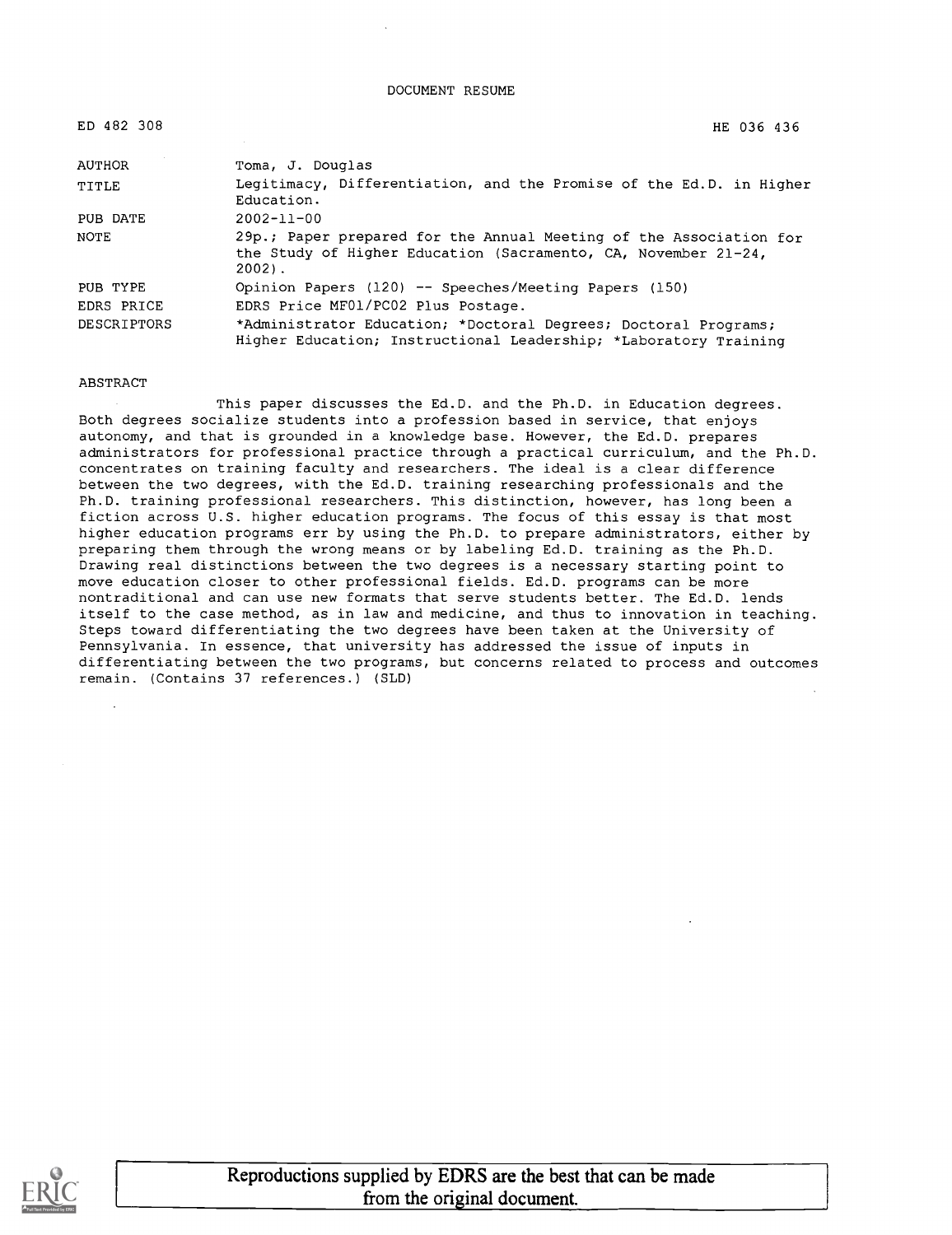## Legitimacy, Differentiation, and the Promise of the Ed.D. in Higher Education

J. Douglas Toma Associate Chair for the Executive Doctorate, Higher Education Management Graduate School of Education University of Pennsylvania 3700 Walnut Street Philadelphia, Pennsylvania 19104 toma@gse.upenn.edu

> A paper prepared for the Annual Meeting of the Association for the Study of Higher Education, Sacramento, California, November 21-24, 2002

> > $\mathbf{1}$

 $\hat{z}$ 

U.S. DEPARTMENT OF EDUCATION Office of Educational Research and Imorovernent EDUCATIONAL RESOURCES INFORMATION<br>
CENTER (ERIC)<br>This document has been reproduced as<br>
received from the person or organization<br>
received from the person or organization

- originating it.
- iCS 0 Minor changes have been made to improve reproduction quality.

Points of view or opinions stated in this document do not nacessarily represent official OERI position or policy.

PERMISSION TO REPRODUCE AND DISSEMINATE THIS MATERIAL HAS BEEN GRANTED BY

D. To<u>ma</u>

TO THE EDUCATIONAL RESOURCES INFORMATION CENTER (ERIC)

 $\mathcal{A}$  -  $\mathcal{A}$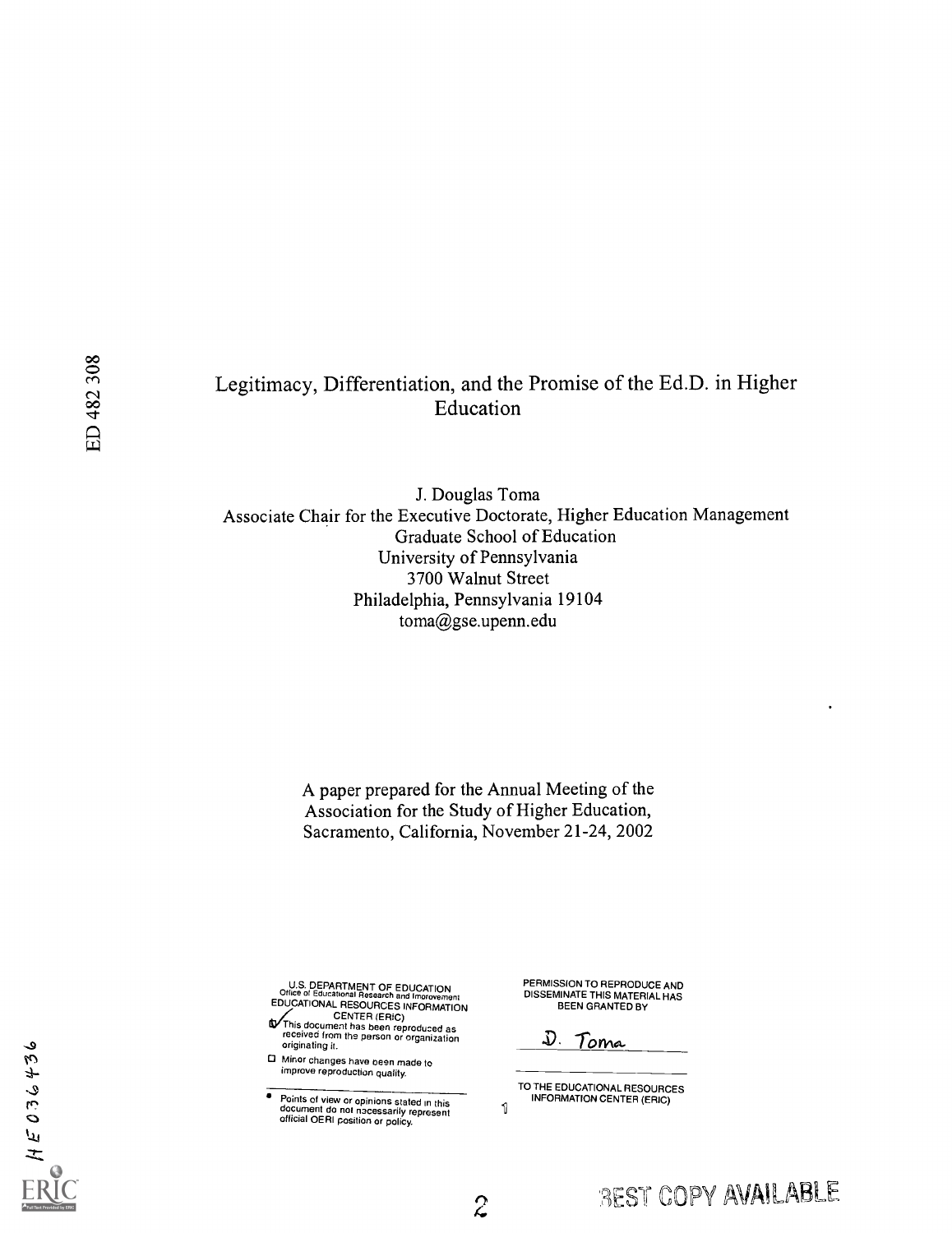Anyone who resides in a higher education program that offers both the Ph.D. and the Ed.D.  $-$  or that gives the Ed.D. in a market full of Ph.D. programs  $-$  has been asked by prospective or current students to differentiate between the two degrees. The stock response is that the Ed.D. is focused on application and the Ph.D. on theory development. The common conception is that Ph.D. study is marked by:

- dissertation research on a very narrow subject
- coursework taken over several years with seminars and research papers common
- study through books and journal articles
- individualized work with faculty, including research and teaching assistantships
- competencies in multiple languages (in many disciplines).

In contrast, in the Ed.D.:

the curriculum is more structured, proscribed, and focused on the acquisition of

skills

faculty are more formal, distant, and authoritative in their relationships with

### students

- assistantships are minimal and most students attend part-time  $\bullet$
- classes are less cohort based
- both role models and standards of performance and quality are external to the

university, not internal within it

(Weidman, Twale, and Stein, 2001; Haworth and Bair, 2000).

Both degrees socialize students into a profession based in service, that enjoys autonomy, and that is grounded in a knowledge base – these are the markers of professional practice across

 $\overline{3}$ 

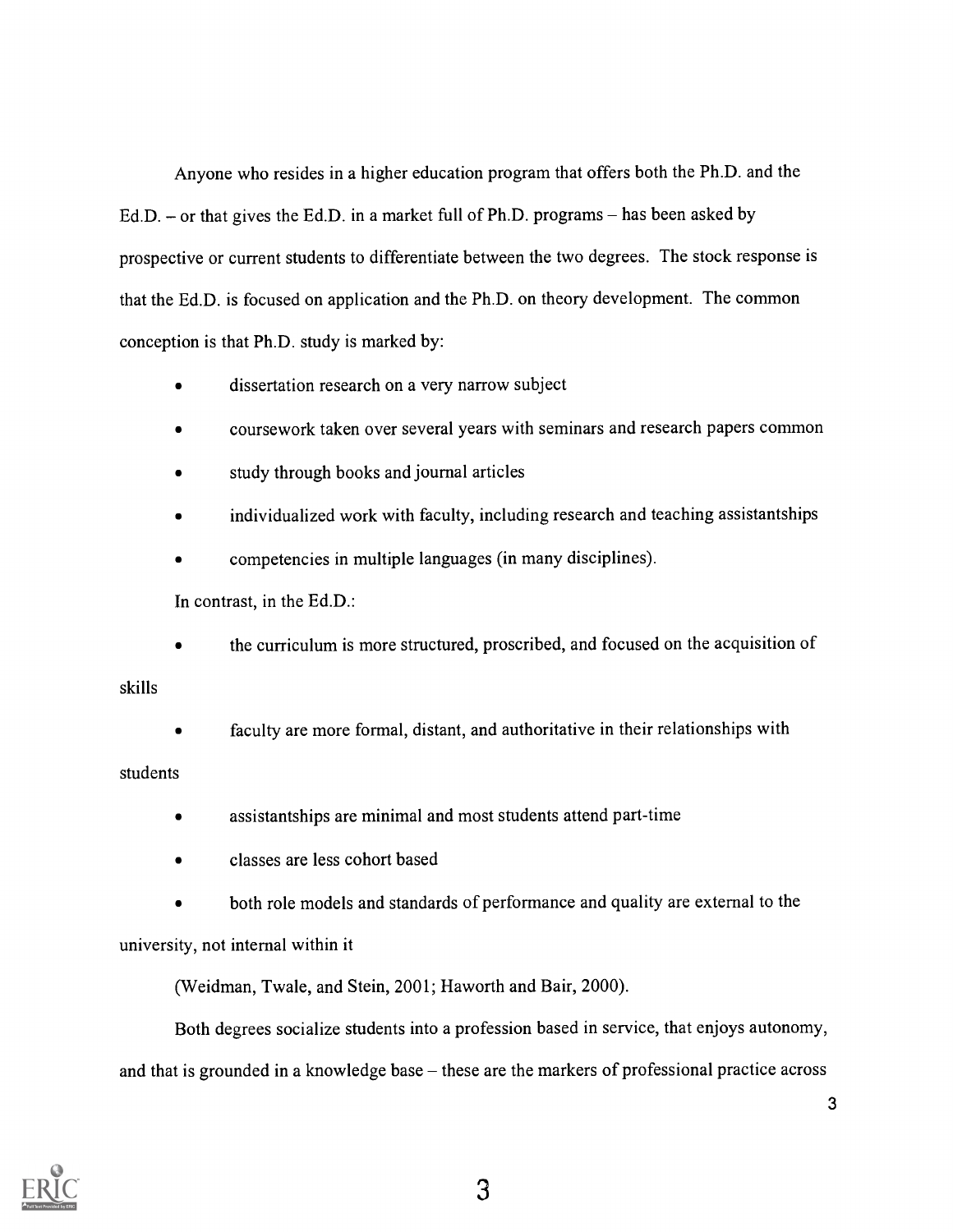fields. The difference is that the Ed.D. prepares administrators for professional practice though a practical curriculum and the Ph.D. concentrates on training faculty and researchers (Weidman, Twale, and Stein, 2001; Watts, 2000). The ideal is that there is a clear difference between the two degrees  $-$  one, the Ed.D., develops researching professionals while the other trains professional researchers. These researching professionals are presumed to view research not an end in itself, but as a means to improving professional practice through applying theory to understand current problems in the field. They focus on what is not known, as opposed to what is already known, starting with a practical problem as opposed to with a literature review. The difference between the two degrees is thus a seemingly sensible one of training career researchers versus providing experienced professionals with the means to extend their expertise (Bourner, Bowden, and Laing,  $2000$ ).<sup>1</sup>

However, this distinction has long been a fiction across American higher education programs. Differentiation between degrees was identified as a problem as early as the 1930s in schools of education (Clifford and Guthrie, 1988; Cremin, 1978). Where both degrees are offered at a single institution, degree requirements have long been similar, as a rule, and Ph.D. and Ed.D. students typically enroll in many common classes. This includes even research design and research methods where there would seemingly be the greatest difference (Osguthorpe and Wong, 1993; Richardson and Walsh, 1978). In practice, many programs simply use one degree or the other, usually the Ph.D., offering it to aspiring administrators and researchers alike. This is understandable, as few would dispute that the Ph.D. is the more prestigious of the two degrees,

<sup>&</sup>lt;sup>1</sup> The discussion of these differences is particularly prominent in England presently, as institutions there introduced the Ed.D. in the 1990s in order to achieve needed differentiation between research-focused and practice-focused preparation in education.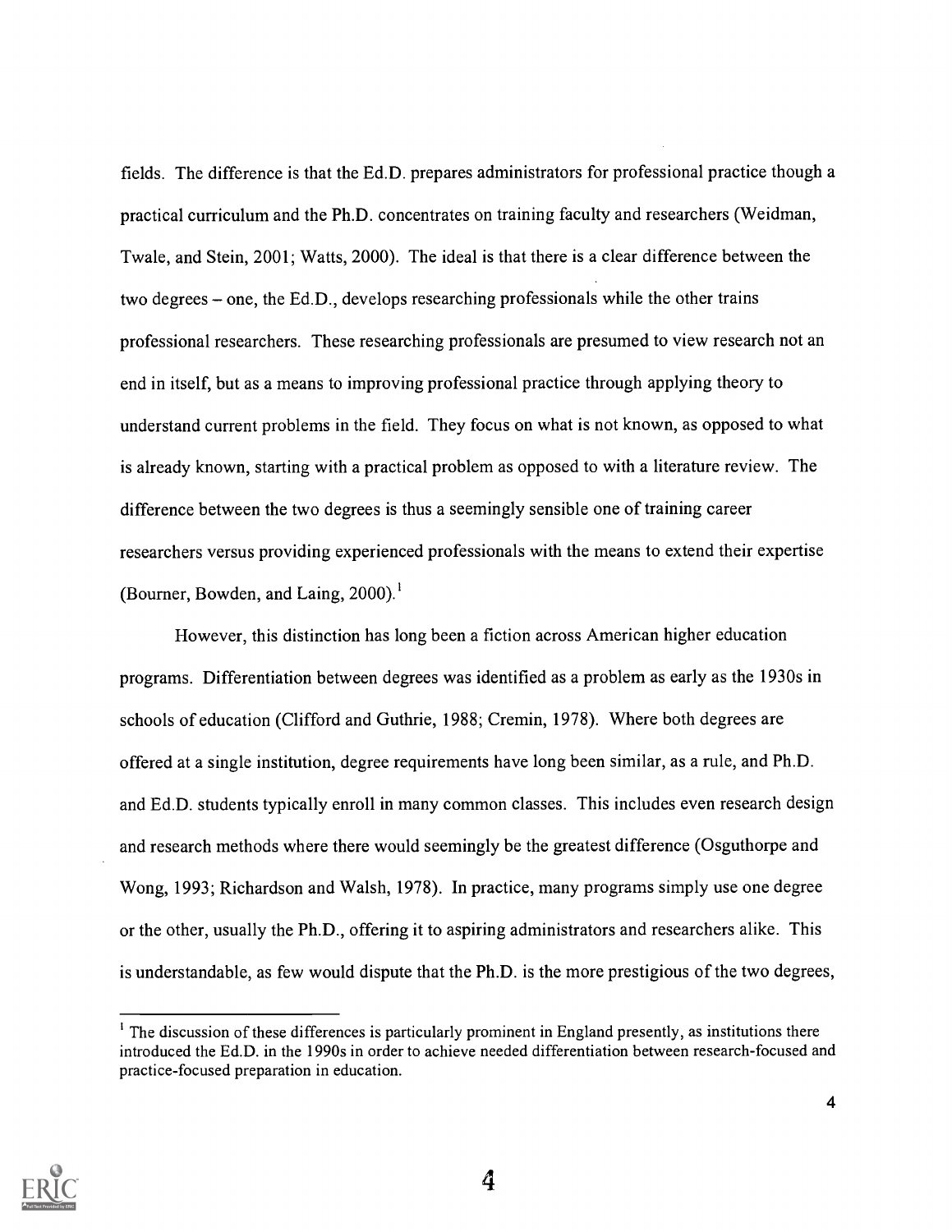both within the university for faculty and for students within the marketplace (Brown, 1990). Having created a situation where the two degrees are similar in both substance and form, even students clearly interested in administrative careers are likely to opt for the Ph.D. Programs have made the same choice. Indeed, flagship institutions are increasingly likely to favor the Ph.D. over the Ed.D., with the latter commonly associated with comprehensive institutions who offer it because they cannot get state coordinating approval to grant the Ph.D. (Osguthorpe and Wong, 1993). Furthermore, like all disciplines, education had to work its way into the university and then develop credibility within it  $-$  and the ability to grant the Ph.D. has provided a marker of a discipline having arrived. In many cases, schools of education could only offer the Ed.D., having to eventually prove themselves "worthy" of giving the  $Ph.D.<sup>2</sup>$ 

In doing so, education gained the ability to claim standing within the university, but this has been a hollow accomplishment as we have also subjected ourselves to having to apply inappropriate standards and follow inappropriate practices borrowed from the arts and sciences disciplines where the Ph.D. developed. At many institutions, the graduate school, dominated by the arts and sciences, controls the Ph.D., while the Ed.D. resides within the education school (Richardson and Walsh, 1978). Even though all Ph.D.s may be under the aegis of the graduate dean, what matters in applied doctoral study, including in our field of higher education, is utterly different than what is important pure doctoral study. Becher (1994) draws a distinction between disciplines on two axes: pure versus applied and hard versus pure (Becher and Trowler, 2001; Weidman, Twale, and Stein, 2001; Biglan, 1973). Education (like law or engineering) is applied,



 $2$  Harvard, quite famously, has not developed a Ph.D. in education, doing the opposite of other institutions by presenting the Ed.D. to graduates trained for research and faculty careers.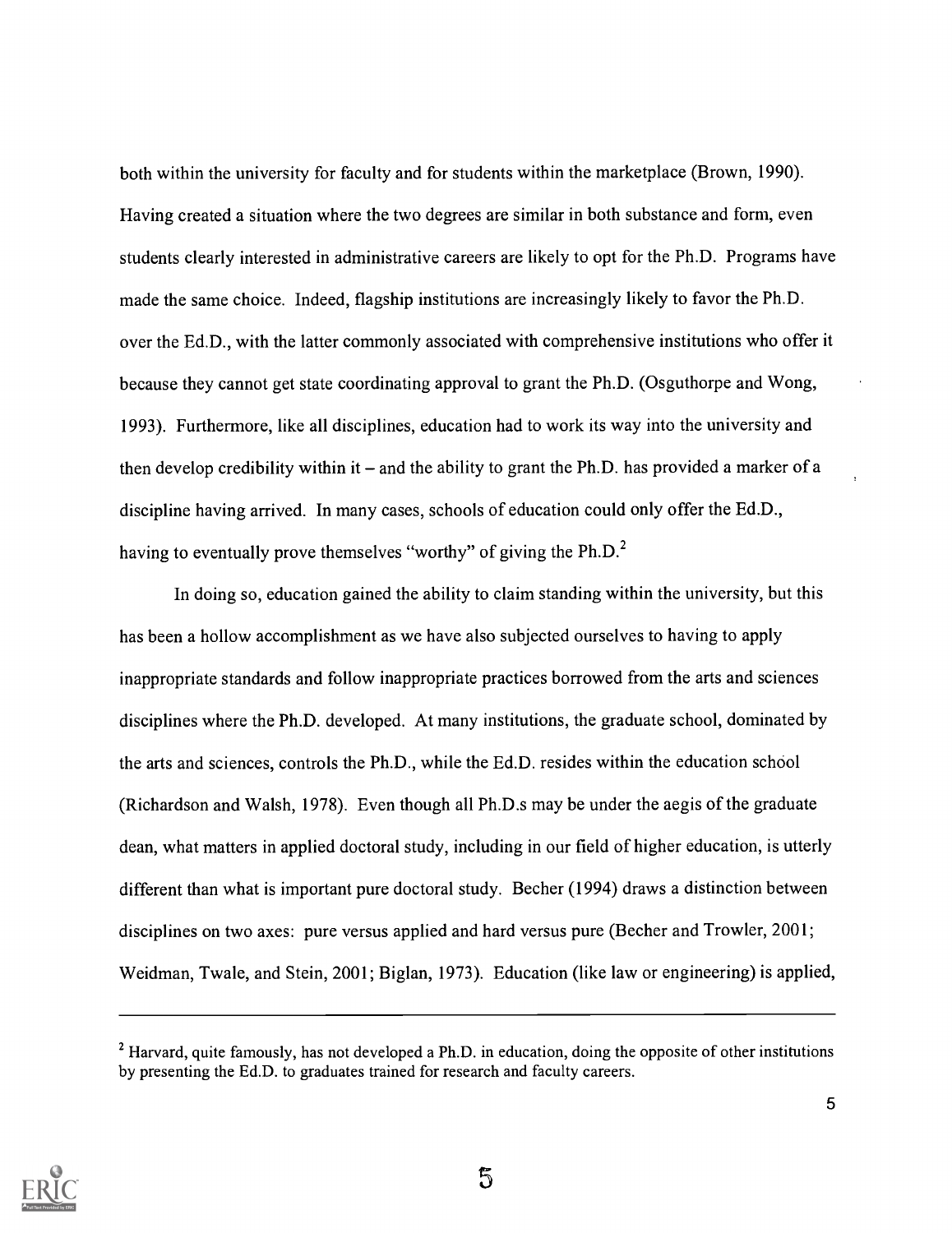focusing on "know how" and the enhancement of professional practice. The humanities, social sciences, and sciences are pure. They are more cumulative and concerned with simplification and finding consensus, as in the sciences, or are like the humanities in being reiterative and concerned with complication, rarely finding consensus.<sup>3</sup> Applying the same standards to and following the same practices for both future English faculty and aspiring higher education administrators makes little sense. Yet, when educating administrators, which is our predominant activity in higher education programs, we play under rules and assumptions appropriate for developing professional researchers, not researching professionals.

As a result, students aspiring to administrative careers either underperform as Ph.D. students by arts and sciences standards, or they meet these standards and are more prepared for faculty or research careers than the administrative ones they desire. My focus in this essay is that most higher education programs err by using the Ph.D. to prepare administrators, either by preparing them through the wrong means or by labeling Ed.D. training as the Ph.D. As a result, everyone associated with higher education programs suffers. As faculty, we must fight the perception among our colleagues in the arts and sciences that the rigor of our programs is questionable - that we offer an inferior brand of doctoral education. Once again, by choosing to label degree programs aimed at developing researching professionals as Ph.D.s, we subject ourselves to such deserved criticism by accepting standards and practices appropriate to



<sup>&</sup>lt;sup>3</sup> Stark and Lowther, across several studies in the 1980s, suggest that there are differences in preparation environments and thus processes and outcomes, between and among the various professional fields. These are due to external influences (such as societal influences and professional community characteristics); intra-organizational influences; and internal influences (such as mission, staffing, and program organization; professional program structure; curricular tensions; and continuing professional education) (Stark, Lowther, and Haggerty, 1987).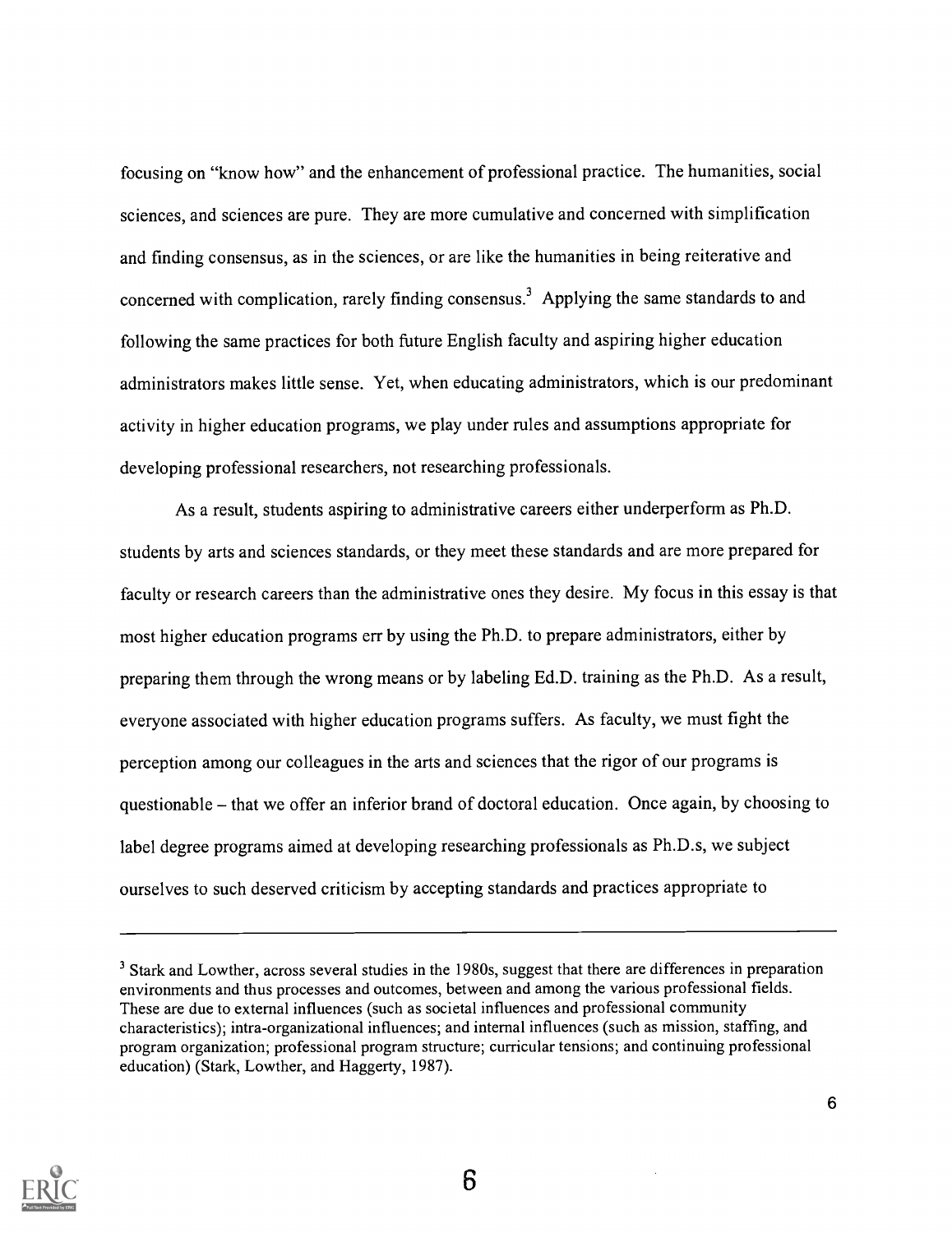programs for producing professional researchers. Even our students discern – and this is my personal view, unsupported by empirical evidence - that their Ph.D.s are something less than "real" in relations to those given in the arts and sciences.

Even when we meet arts and sciences standards for the Ph.D., which I would argue is not particularly common, as do Clifford and Guthrie (1988), we fail the professional community that we serve by graduating students who have not acquired the competencies needed in professional practice. And our colleagues in the arts and sciences may still remain unconvinced that we are giving "real" Ph.D.s, as it is difficult to separate these students from the mass of graduates in our field receiving what amounts to the wrong degree. Both when we educate students for administrative practice under Ph.D. standards and when we produce bona fide Ph.D.s for administrative practice we are offering a diminished degree. None of this is to suggest that faculty and students in higher education programs are inferior. Nor is it to contend that we are producing sham degrees. We are simply playing by rules defined by and appropriate to those who are working toward different ends in preparing doctoral students. It is the same as if we were to judge qualitative research by standards of validity, reliability, and generalizability appropriate to quantitative work  $-$  the research would inevitably fall short as the standards applied are inappropriate. To use a sports metaphor, we are playing football with games refereed by officials from the United States Golf Association.

In contrast, faculty in law and medicine train practitioners at the equivalent of the doctoral level – and the rigor of their work is not typically questioned. The reason is simple: they do not play by the rules of the arts and sciences. Instead, they work under standards and practices appropriate to what they do – training professionals. There are certainly other reasons



7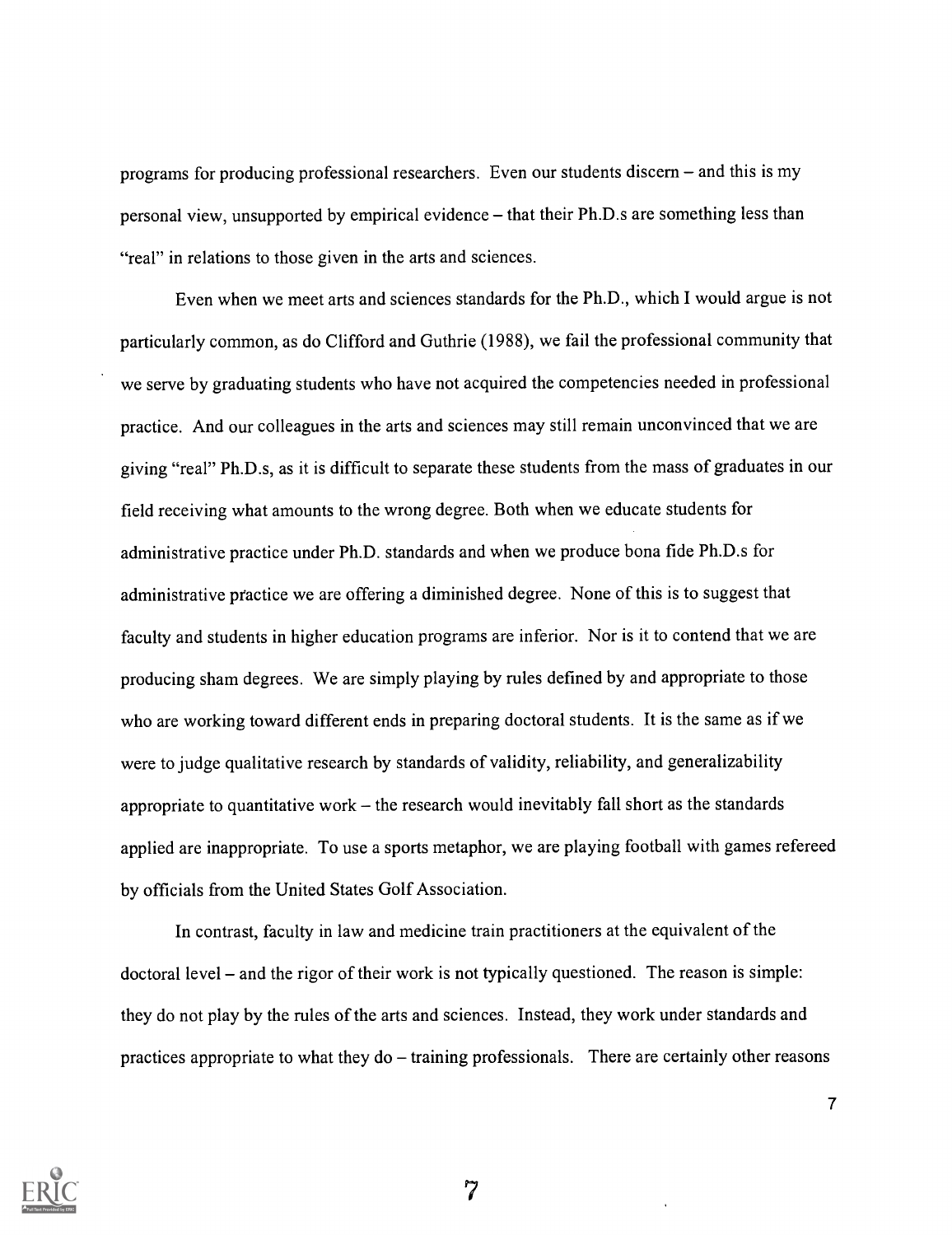for high status of these disciplines and our own suspect position within the university, particularly those grounded in the tradition of education being a field that did not exclude women. Furthermore, business administration, another well-regarded professional field, essentially avoids the challenges associated with providing the Ph.D. in an applied field by offering many fewer degrees and usually to those interested in research or faculty careers. The discipline also has a meaningful terminal masters degree, the MBA, and works from a more privileged social standing than does education.

Nevertheless, these are possible models for higher education programs. In theory, the Ed.D., focused on practitioners, should be common, as most of our graduates assume or continue administrative positions. And it should apply standards and follow practices appropriate to professional education, in essence becoming the analogue of the J.D. in legal education (Clifford and Guthrie, 1988). By extension, the Ph.D. in our field should be rare and exist within the world of the graduate school – and perhaps even with students doing their work in our field in conjunction with an arts and sciences or other professional discipline (Clifford and Guthrie, 1988). Under such a scheme, both degrees would be valued, as should be the case given their different ends.

This is not a new discussion. In 1985, David Dill and James Morrison argued in the Review of Higher Education that there was a need for a distinction between the Ed.D. and Ph.D. in our field. Also writing in the Review, in 1987, Stan Carpenter lamented that traditional disciplines dominate our thinking about the study of higher education and suggested the need for appropriate standards. However, as then, most institutions view it as unrealistic or undesirable to opt out of granting the Ph.D., even if it means putting the square peg of the applied doctorate into

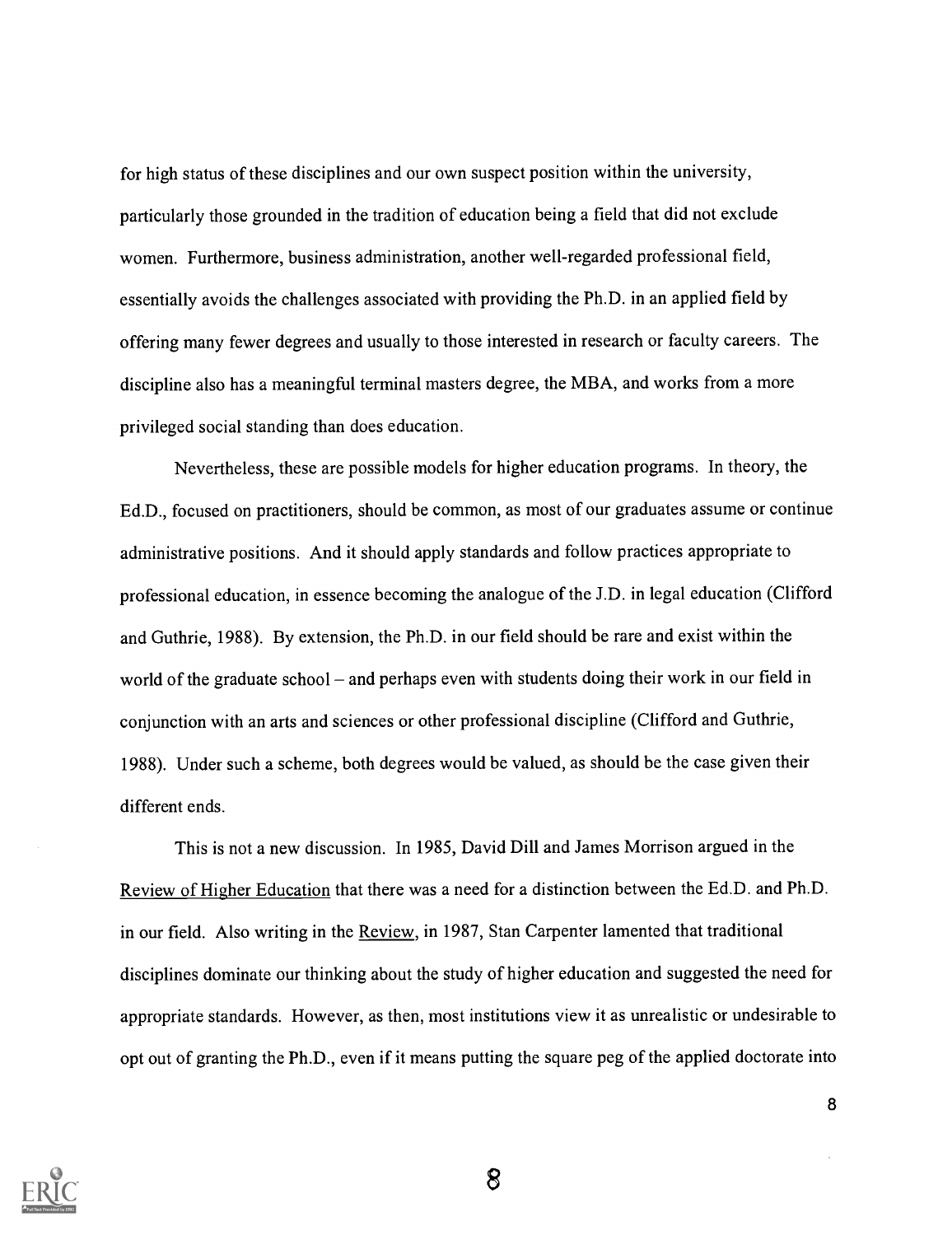the round hole of the arts and science model for applied doctoral education. What I suggest is that individual higher education faculties put aside these notions and develop relevant and innovative Ed.D. programs that can compete directly with the cache of the Ph.D. for those interested in administrative careers. Reinventing the Ed.D. has the potential to both legitimize us, as a field, within our own institutions by setting and achieving our own standards through following our own practices, as in field like law, medicine, and business. It also offers the possibility to enhance our standing within the professional community that we serve by training graduates who have received distinctive training geared directly toward their professional aspirations.

History works against these possibilities, unfortunately. Institutional theory suggests that like other organizations, universities and academic units within them are isomorphic. The trend is for individual institutions, and by extension academic programs, to tend to grow more similar in structure and operation over time because they copy perceived leaders in a given field (Scott, 1998; Meyer and Rowan, 1985; DiMaggio and Powell, 1983). For comprehensive institutions, the model is the research university. And the trend toward "academic drift" or "mission inflation" is simply one of less prestigious institutions attempting to emulate more prestigious ones through adding the graduate programs and sponsored research associated with the latter. In much the same way, education gained legitimacy within the university  $-$  a process that is far from complete – through replicating the practices of the more established disciplines. Education, of course, could have emulated law and medicine in its quest for greater legitimacy (and even business administration, which emerged at about the same time within the university). Accordingly, it is important to understand the evolution of our discipline, particularly in relation



9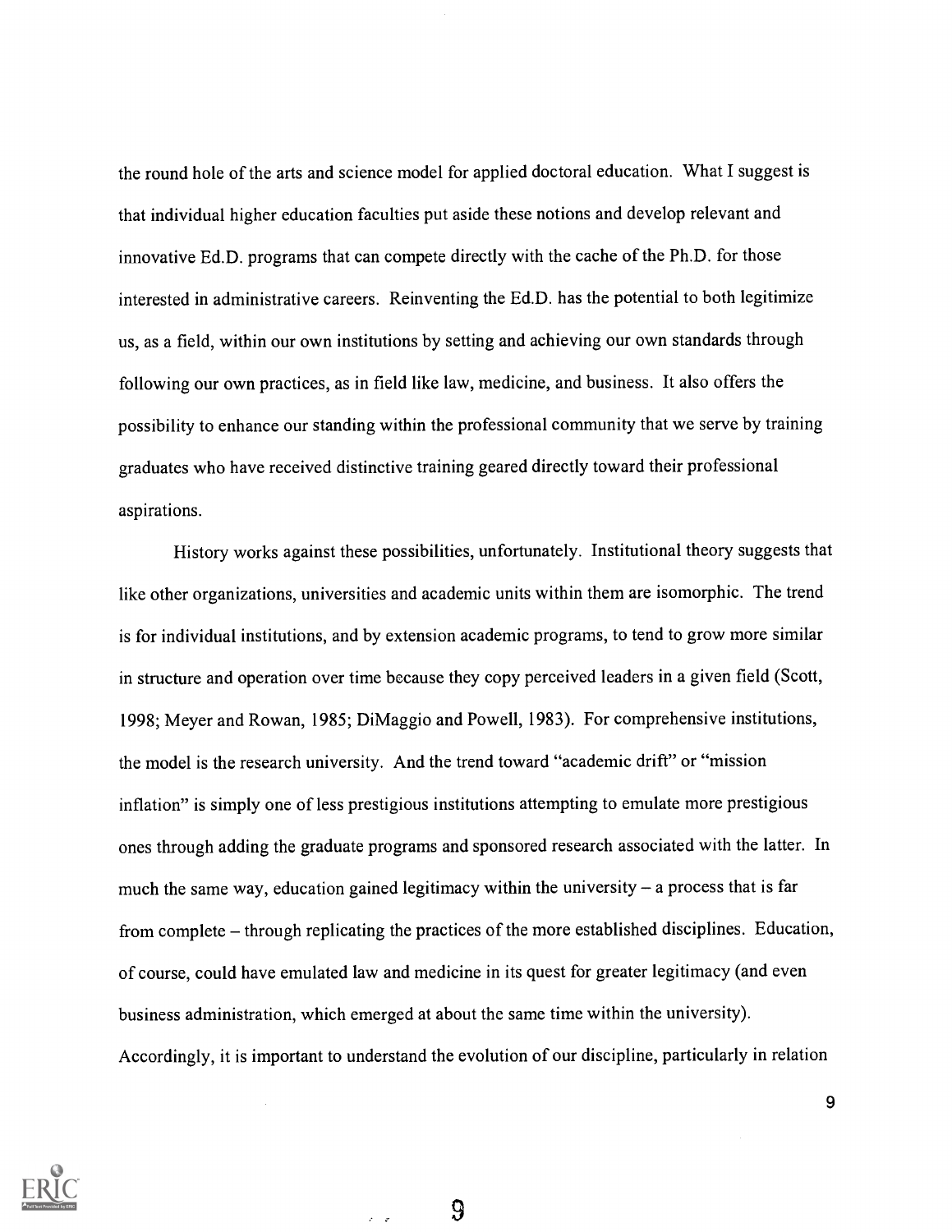to doctoral education, before exploring the promise of the Ed.D. in higher education at the contemporary university.

The story of the rise of doctoral education in America is a familiar one to many. Yale offered the first earned doctorate through its Sheffield School of Science in 1861, with the University of Pennsylvania granting the first Ph.D. in 1871 (Haworth, 1996a; Nobel, 1994). By then, American faculty who had been educated at German institutions had attained sufficient influence to model a system of doctoral education founded on the production of knowledge. Johns Hopkins was chartered in 1876 expressly for that purpose  $-$  and by 1900, more than 50 institutions offered the doctorate and had produced 1,500 doctoral graduates. By the end of nineteenth century, standards such as having an earned bachelors degree at matriculation, residency requirements, comprehensive examinations, and thesis that embodied original research had become common (Goodchild and Miller, 1997; Haworth, 1996a). And the establishment of the American Association of Universities by the leading American universities - the new research universities – institutionalized these practices and assumed an accreditation role, at least initially (Goodchild and Miller, 1997; Haworth, 1996a).

By the early twentieth century, the doctorate had become nearly mandatory for an academic appointment at leading universities (Nobel, 1994). The professorate was, of course, no different than other professional fields, as a more urban, industrial, and interdependent nation increasingly turned to expert authority and professional advice (Haskell, 2001). As doctoral education developed in the United States, the production of knowledge not only became professionalized in the professorate, but also expanded and divided into new disciplines within the university (Haskell, 2001). The sciences had already arrived in the mid-nineteenth century

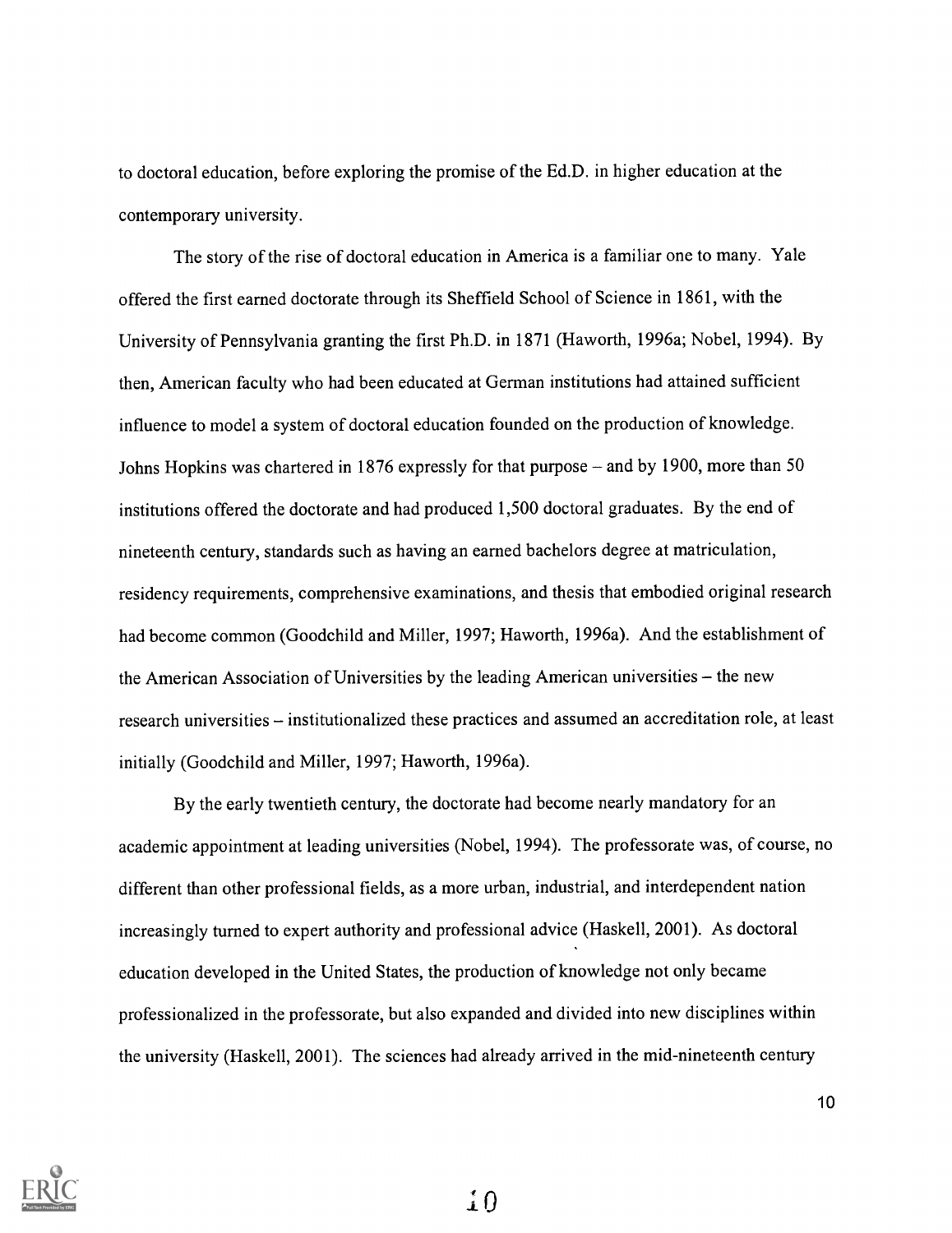through scientific schools such as Sheffield and Lawrence at Harvard, expanding the curriculum beyond the classical subjects. Institutions recognized the demand for such training, but were hesitant to give it the same status as the established liberal arts curriculum.<sup>4</sup> Closer to the turn of the century, the social sciences emerged as university disciplines, with fields such as economics, political science, and sociology coalescing around their own professional associations (Haskell, 2001; Ross, 1991). And already the precedent of newer disciplines having to model themselves on established disciplines to gain legitimacy within the university had become established.

Outside of the arts and sciences, professional education also emerged, first in law and medicine toward the end of the nineteenth century. In law, the case method and familiar requirements such as the three-year post-graduate program came to replace apprenticeships  $-$  and medicine was integrated into the university in similar ways (Stevens, 1983; Ludmerer, 2000; Starr, 1982). As continues to be the case, the difference between these fields and those in the arts and sciences was that the terminal degree is not given upon the completion of dissertation, but upon the conclusion of a program of study. In addition, almost all law and medicine graduates enter practice, as opposed to remaining within academe.<sup>5</sup> In the early twentieth century, newer professional fields, including those based on the social sciences, such as education and business administration, became established at research universities as doctoral



<sup>&</sup>lt;sup>4</sup> Not until 1906 were the scientific and engineering programs at Lawrence incorporated into Harvard College and the Graduate School of Arts and Sciences.

<sup>&</sup>lt;sup>5</sup> Other applied fields, however, adopted a model closer to that of the arts and sciences. Applied sciences, such as agriculture and engineering, were at the center the new land grant institutions that were founded in the late nineteenth century and came to offer the doctorate, particularly for those who would become faculty.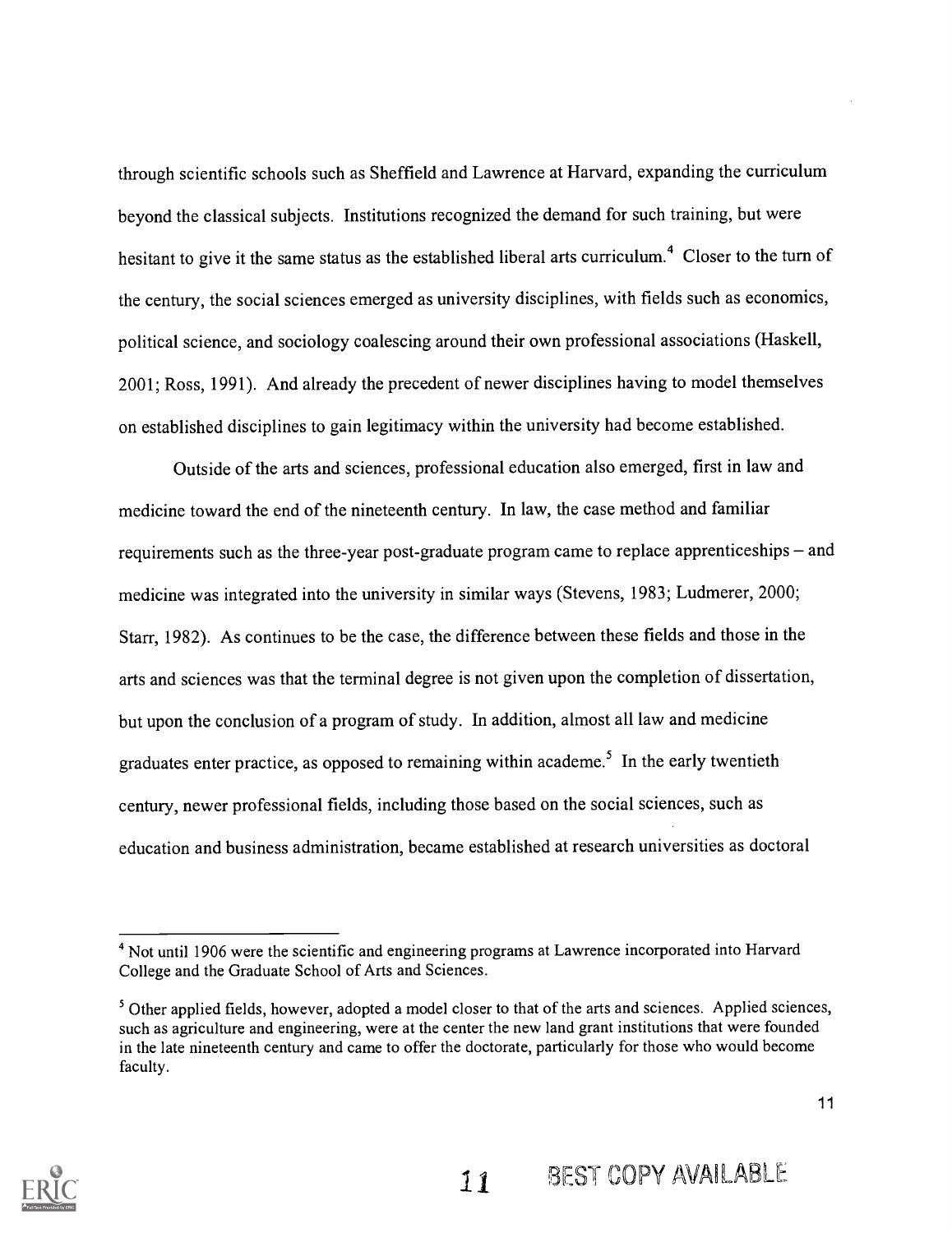granting entities.<sup>6</sup> These new fields responded to societal demand for expert practitioners – and expertise had become linked with training to the level of a terminal degree (Haworth, 1996a). In business administration this centered on the MBA, while doctoral level study became the standard in education.

In education, there was a formal division between the Ed.D. and Ph.D. from near the beginning, but differentiation has long been a challenge (Clifford and Guthrie, 1988; Cremin, 1978). These degrees were also popular. The first colleges or schools of education were formed in the 1910s and 1920s – and Harvard gave the first Ed.D. in the United States in 1921, with Stanford and Berkeley adding the degree in the 1920s and Teachers College in 1934 (Brown, 1990; Clifford and Guthrie, 1988; Cremin, 1978). By the 1930s, only chemistry produced more doctorates than did education  $-$  and by 1941 Teachers College had produced 1,600 doctoral graduates in education (Haworth, 1996).

The rise and expansion of these applied doctorates prompted a strong reaction from academics in traditional fields. Those in established arts and sciences fields challenged the quality of these new fields, arguing that practical ends and vocational aims were inappropriate for doctoral study, which they contend should be a more pure enterprise focused on scholarly research and the preparation of college teachers. Haworth (1996a) notes that even with the continued expansion of doctoral education in the professions  $-$  in the 1960s in reaction to the Sputnik launch and beyond  $-$  the applied doctorate continues to be controversial. It continues to



 $6$  Although there were education departments at leading institutions as early as the 1880s, and even a Ph.D. given at Teachers College and at Berkeley in the 1890s, the doctorate did not become popular until well into the twentieth century. In 1910, only 13 Ph.D.s in education were awarded, but it was still the fourth most popular field of doctoral subject (Haworth, 1996a).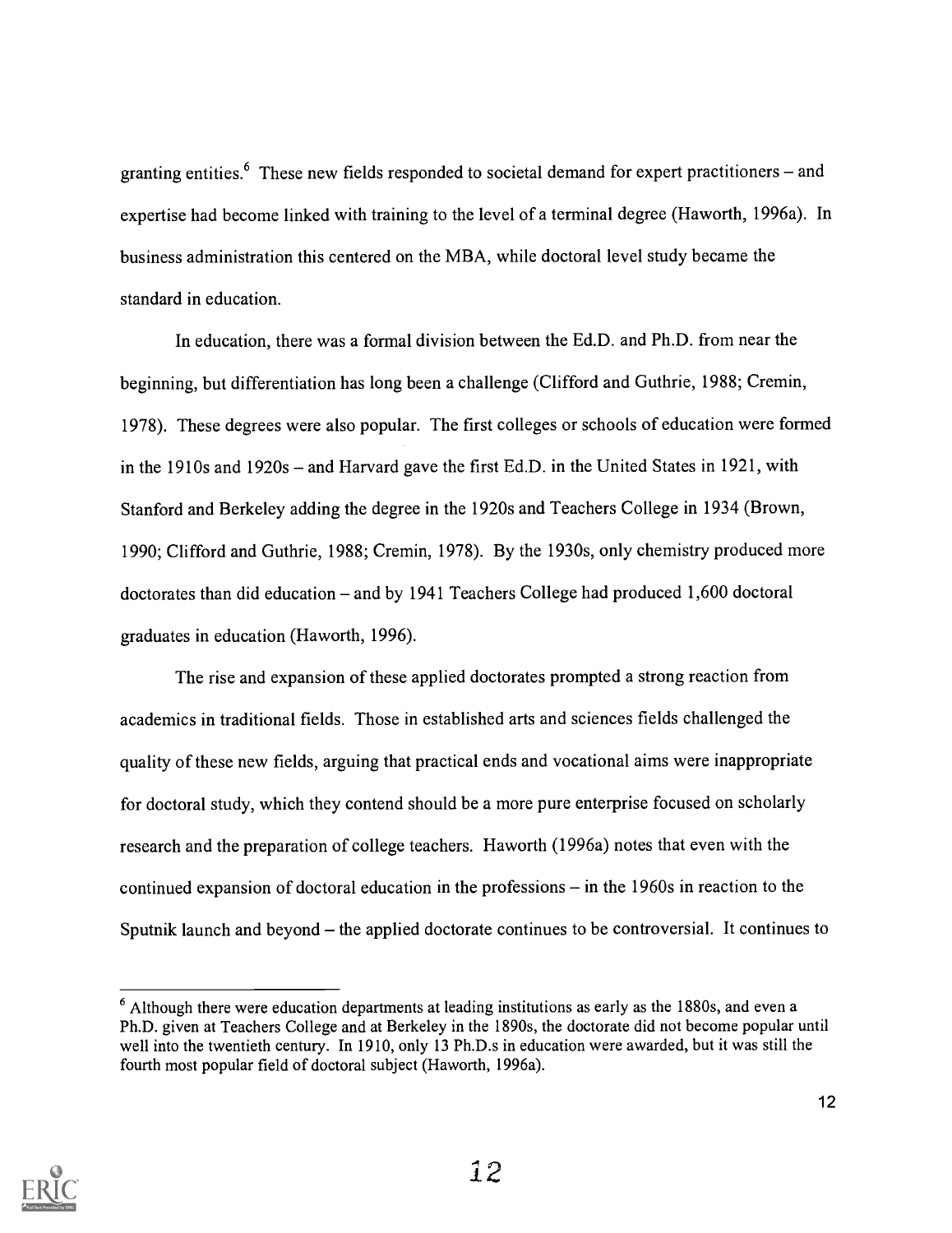be presumed by many in the arts and sciences to lack the purpose and rigor necessary to make it the equal of the Ph.D. in traditional arts and sciences fields. In education, there is the additional challenge of overcoming general "high regard for education and the low repute of the education profession" (Clifford and Guthrie, 1988, p. 11). Indeed, at research universities, schools and colleges of education have been targets of criticism  $-$  and there have even been campaigns to close them down at major institutions, including successful ones at institutions such as Yale in the 1950s and Duke in the 1980s.

Furthermore, education schools have traditionally been at a cultural and political disadvantage within research universities, putting less stress than counterparts elsewhere across campus on paramount institutional values such as graduate study, research institutes, external funding, regionally or nationally recruited students, and publishing. (These differences may be less pronounced today, particularly at leading institutions, as education faculty have increasingly internalized the norms and values of the arts and sciences.) Particularly at less prestigious institutions, education schools also tend to hire former administrators as faculty, further diminishing their credibility with academics in the arts and sciences, where this would never happen (Clifford and Guthrie, 1988). In addition, education continues to be associated with normal schools, which emerged to train teachers at the turn of the last century, apart from research universities and doctoral study. These institutions would eventually evolve into comprehensive institutions, broadening their curricula to include the arts and sciences and some professional fields, such as business. Many of these institutions would eventually offer the doctorate – and when they did, the Ed.D. was typically their first doctoral degree. However, these are the same institutions that have pressed to expand their reach into sponsored research

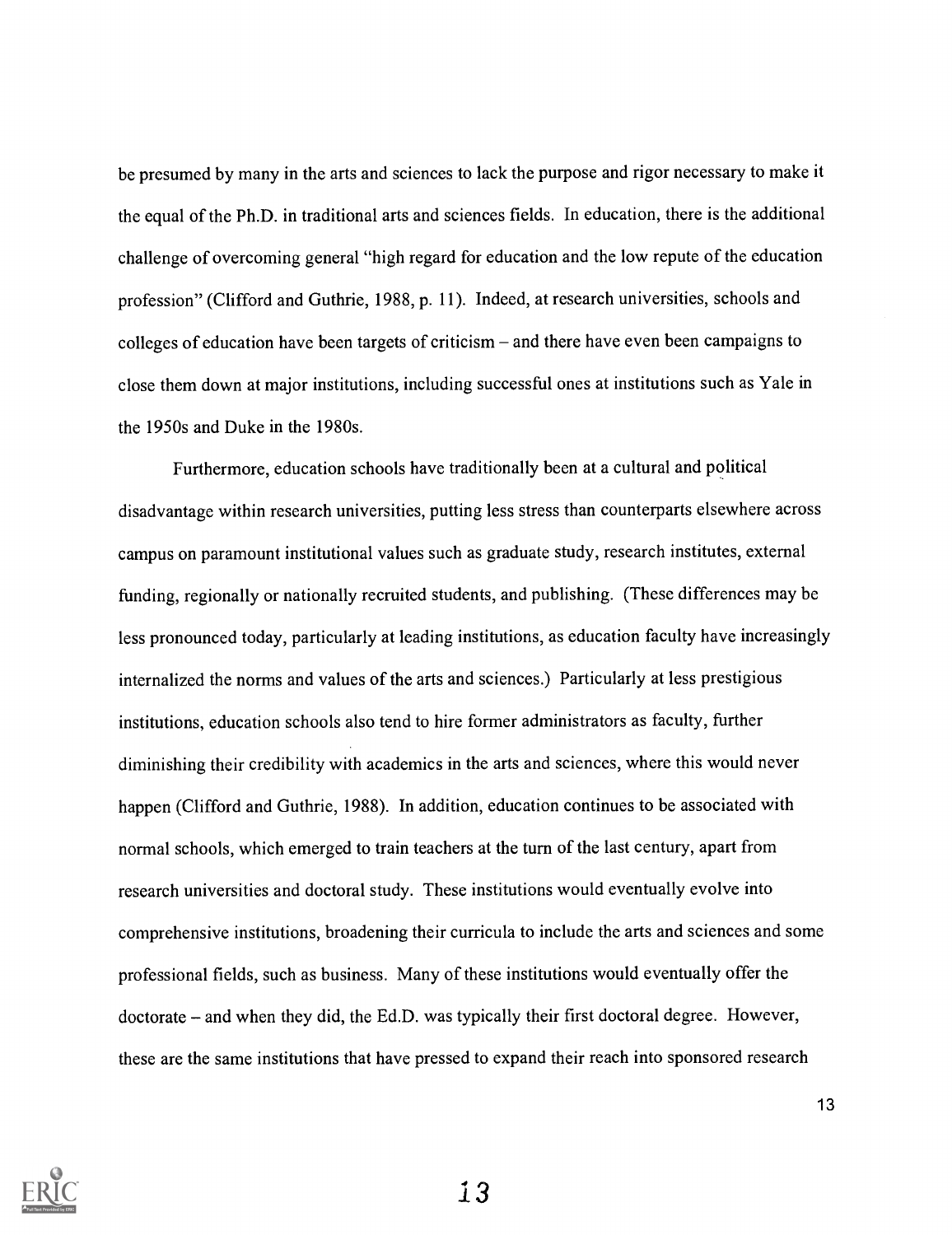and doctoral education, presuming that it would increase their prestige. And criticisms of mission inflation are often grounded in a lack of quality. (Aldersley, 1995; Smith and Webster, 1997; Clark, 1987; Riesman and Jencks, 1962).

In response to these challenges, education has opted to become ever more like established disciplines in the arts and sciences, attempting to mimic the social sciences, in particular (Osguthorpe and Wong, 1993). This is a predictable result, particularly if one accepts the central premise of institutional theory. Unfortunately, it has also meant that in the search for legitimacy we have either watered down the Ph.D. to accommodate students who have little interest in research and discovery, or we have prepared other students for administrative practice by focusing on research skills. The former has distanced us from our colleagues elsewhere in the university and the latter has separated us from the profession that we serve. In both cases, our students may be left doubting their abilities and accomplishments. Is it also possible that by teaching in programs that are less than authentic, some degree of this lack of authenticity has permeated our research? Does what and how we teach cause us to attempt work that results a poor approximation of the humanities and social sciences or is irrelevant to practitioners in our field that we are supposed to serve as a professional field?

It is interesting that education has continued to accept the Ph.D. in the arts and sciences as the standard given the documented failures in doctoral education in the graduate school over the past three decades. These include the overproduction of graduates, increases in time to degree, and decreases in completion rates  $-$  all of which have opened traditional doctoral education to severe and deserved criticism (Geiger, 1997; Bowen and Rudenstein, 1992). In a recent Pew Charitable Trusts report, Chris Golde and Timothy Dore (2001) argue that students in



 $\frac{1}{2}$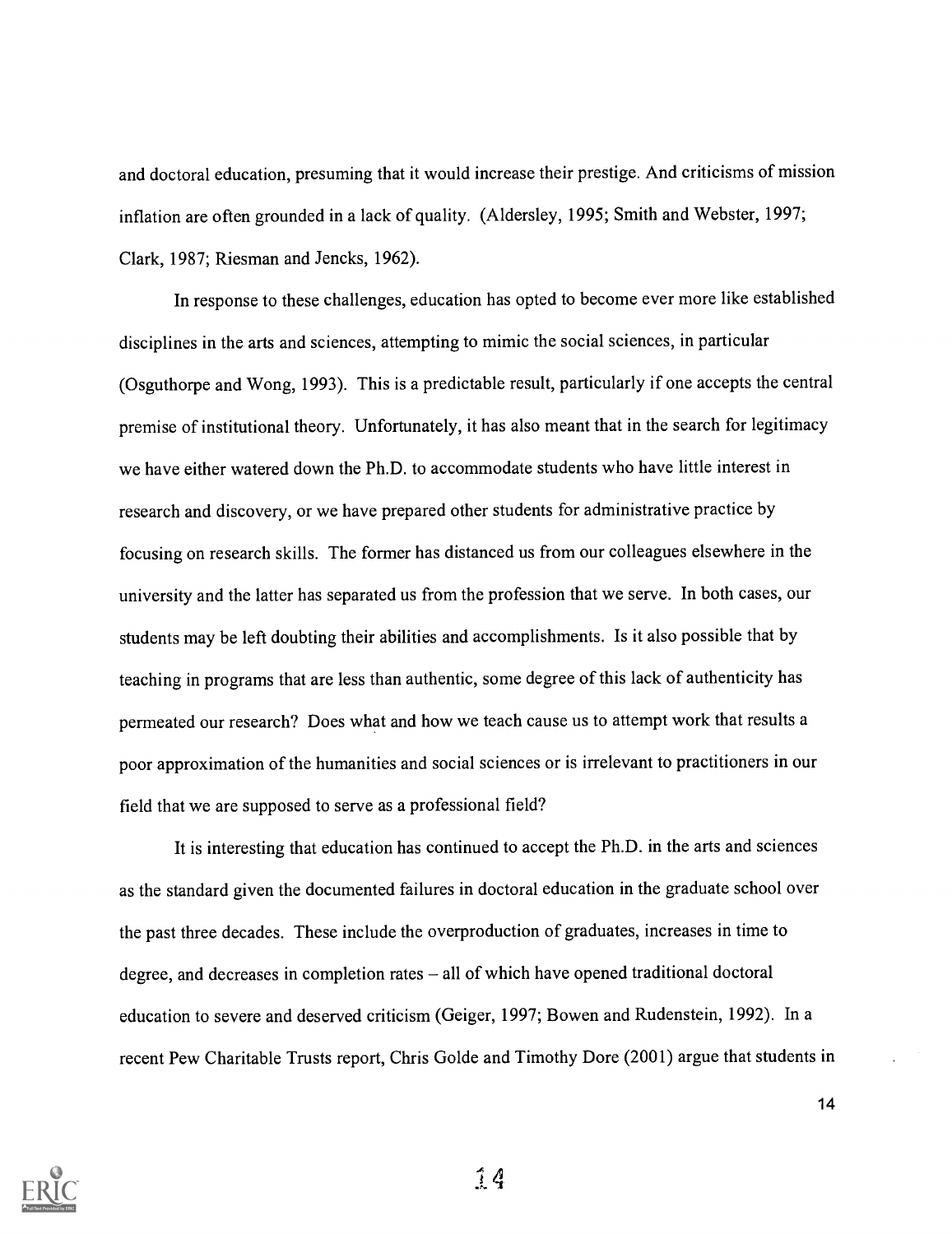the arts and sciences do not understand what doctoral study entails, how the process works, and how to navigate it effectively. Their data suggest a mismatch between and among the purpose of doctoral education, the aspirations of the students, and the realities of their careers within and outside academia. In short, there are far fewer faculty jobs than there are graduates, particularly at research universities – but doctoral programs in the arts and sciences continue to prepare graduates primarily for these careers. As a result, students are not well prepared for positions that are available, either at different types of institutions or outside of research or academe. Bowen and Rudenstein (1992) add that there is little accountability in Ph.D. programs in the arts and sciences disciplines, and components of the experience such as advising are isolated and isolating. In contrast, despite the challenges associated with doctoral education in professional fields, such as higher education, graduates commonly find satisfying professional positions in their chosen area, something few Ph.D. producing departments can claim.

The fascinating question to me is whether education, including higher education, can set a new course, attempting to replicate not doctoral study in the arts and sciences, but also to pattern themselves after other professional schools for the overwhelming majority of our students interested in administrative careers. To serve these students, differentiating ourselves from the arts and sciences as a professional field offers a more productive course, I suggest. Drawing real distinctions between the Ed.D. and Ph.D. is a necessary starting point if we are going to move our field closer to other professional fields. And stressing the Ed.D. – a unique doctoral title – might allow schools of education to enjoy the kind of autonomy enjoyed by law and medical schools, despite differences based in social status and gender (Osguthorpe and Wong, 1993; Clifford and Guthrie, 1988). Perhaps the question to ask is whether our higher education



15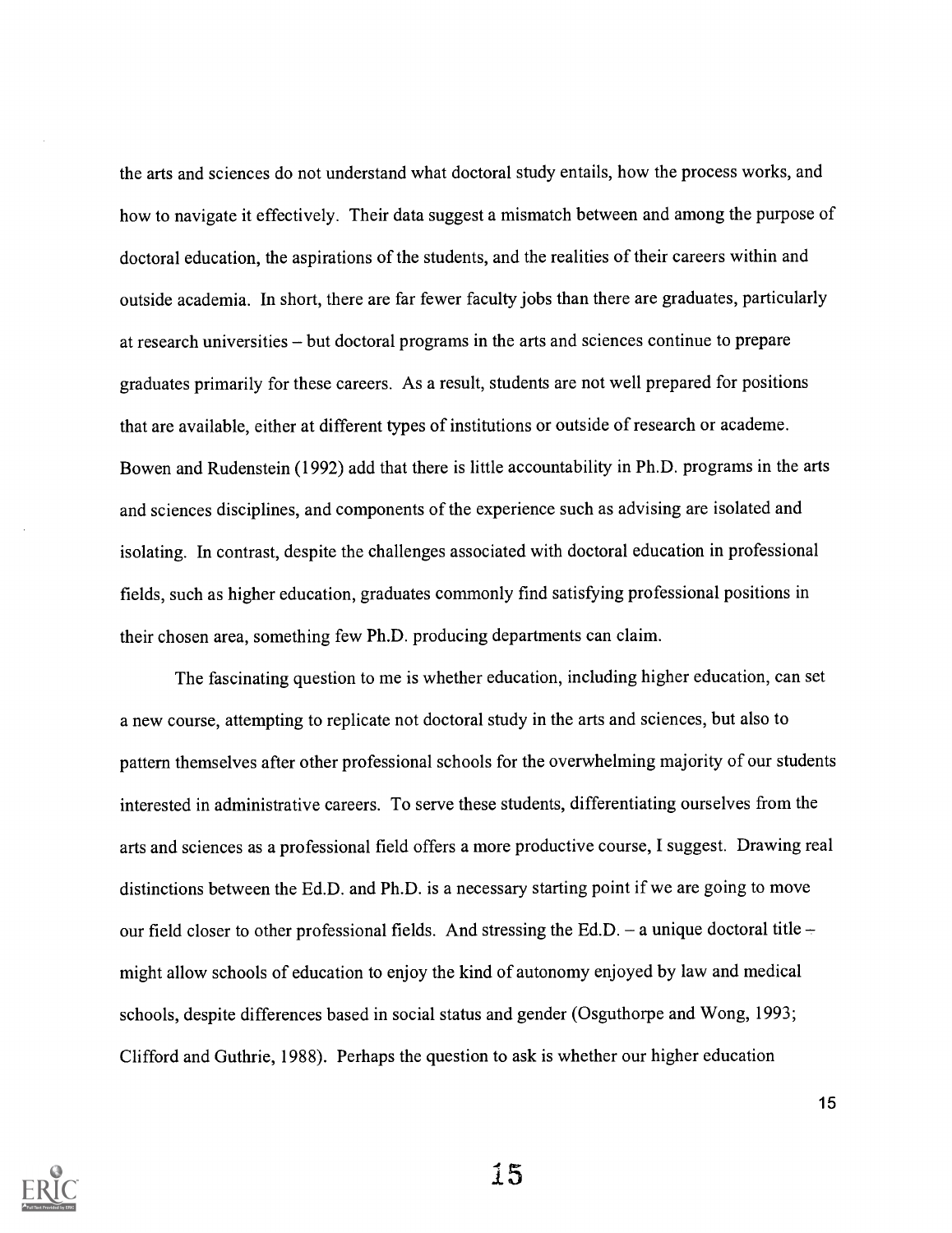students enroll for a Ph.D., or do they come for a doctoral education that matches the needs of their chosen profession. It is certainly possible to offer both, but doing so diminishes our credibility as a discipline in the broader community of scholars by affixing a pure label on what is clearly applied education. This will not matter to some programs, that will take advantage of an unregulated marketplace and offer the degrees in higher education that they see fit. My purpose is to suggest that by differentiating between the Ed.D. and the Ph.D. that as a scholarly community we can have it all, serving both the profession and having enhanced credibility within academe.

Defining a true professional doctorate  $-$  and labeling it as such  $-$  has several advantages. Ed.D., programs lend themselves to non-traditional formats and unusual structures that better serve the needs of part-time students in ways that Ph.D. programs modeled on the arts and sciences do not and should not, given their purposes. New formats can serve more students with present resources and provide new revenue sources for higher education programs – and these can increase our standing and leverage within our schools and institutions. Such approaches may also encourage improvement of time-to-degree and retention, as they encourage cohort-based approaches. Alternatives to the traditional dissertation are also more possible, such as portfolio approaches or writing smaller pieces for publication in practitioner journals. This is all doable, as Ed.D. programs do not operate under the norms of the arts and sciences and the requirements of graduate school, but are controlled by schools of education themselves, as a rule (Duke and Beck, 1999).

Furthermore, the Ed.D. lends itself to the case method, as in law and medicine, and thus to innovation in teaching, including the use of new technology. Finally, revitalizing the Ed.D.



16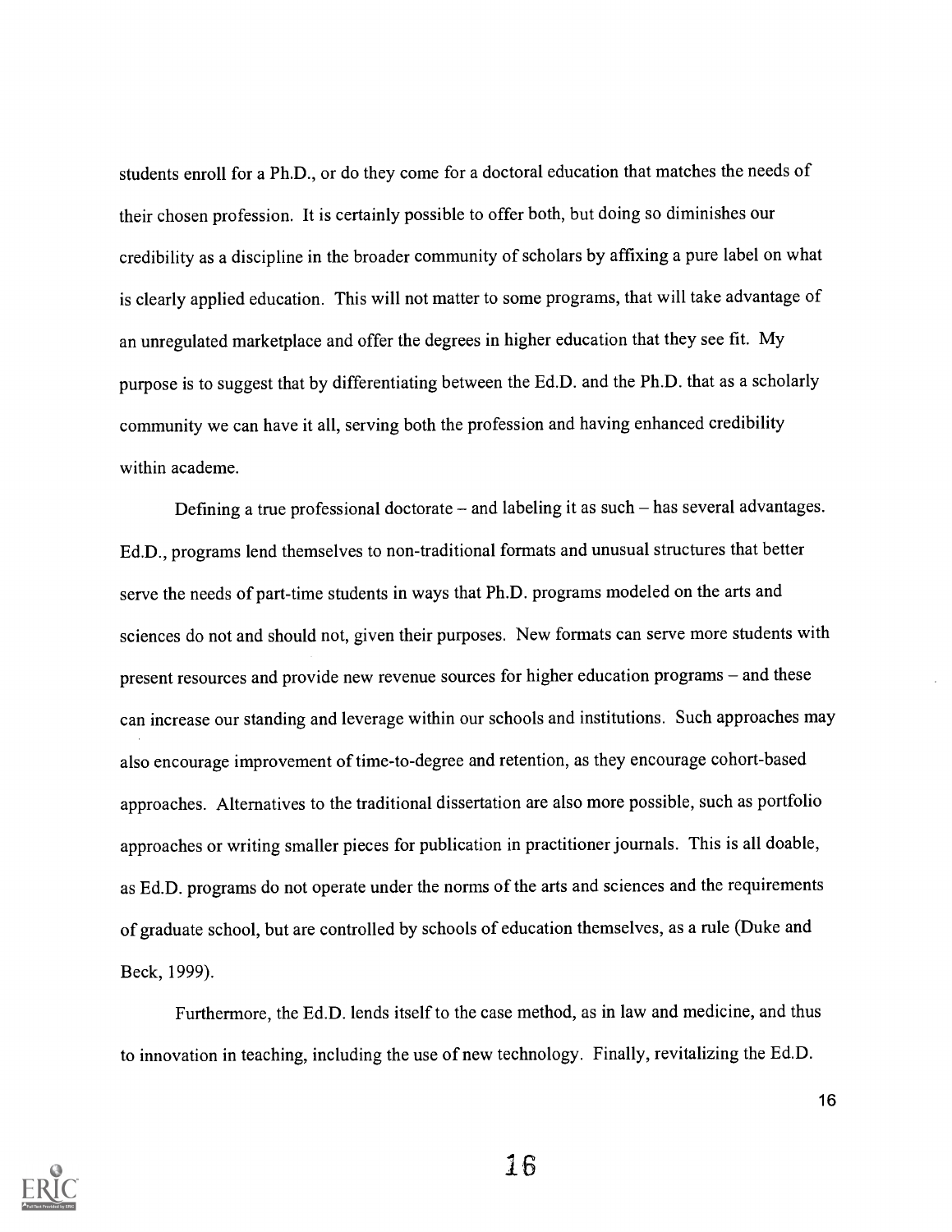affords programs a fresh start that encourages them to define competencies appropriate to professional practice in structuring the curriculum and assess outcomes toward refining it (Smart and Hagedorn, 1994; Stark, Lowther, and Haggerty, 1987; Stark, Lowther, Hagerty, and Orczyk, 1986). Haworth and Conrad (1997) propose a system based on student engagement and including attention to issues such as the purposes of doctoral study, curricular models, employer needs, variation in degree requirements, faculty assignments, student socialization, etc. They also address markers of program quality particularly to professional education (Haworth, 1996a; Haworth, 1996b). This is simply good practice – and something too few of us take sufficiently seriously.

At the University of Pennsylvania, where I teach, we have taken several steps toward refining and implementing the distinction between the Ed.D. and the Ph.D. In concluding this essay, allow me to note some of these in reference to some of the themes discussed thus far. We have far from accomplished our goals - and may not even have the goals quite right in the first place. However, we do offer one model of how change might proceed – and the opportunities and challenges that have been associated with this for us. Our first step was to make the Ed.D. common and the Ph.D. rare. This has been accomplished over the past several years. In Fall, 2002, we will follow what has become our usual pattern and enroll 12 Ed.D. students (6 full-time and 6 part-time) in our traditional program and 20 in our 20-month executive doctorate (which enters its second year), but will only enroll two Ph.D. students. (We will also enroll 19 masters degree students, 12 full-time and 7 part-time.) Unlike Harvard, one of our main competitors, we can offer the Ph.D. in education  $-$  and once did and could certainly again offer more Ph.D.s if we, as a faculty, chose to. In AY 2001-02, we received applications from 48 prospective



17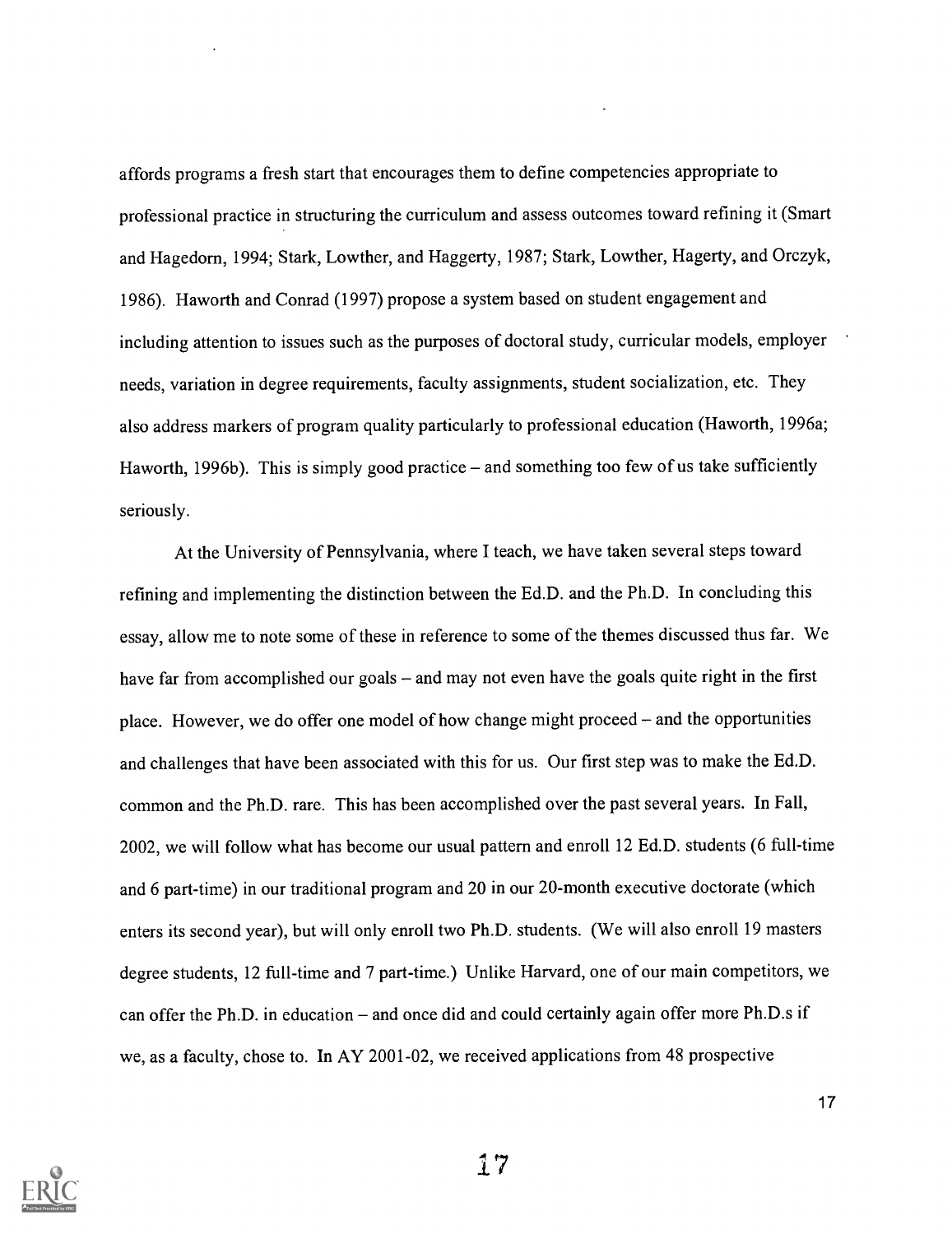students for the traditional Ed.D., 77 for our new executive Ed.D., and 37 for the Ph.D. (in addition to 88 applications for our 10-month M.S.Ed. program).<sup>7</sup>

We have also made progress in differentiating between our actual Ed.D. and Ph.D. programs and the standards we apply to student performance. We fund our full-time Ed.D. and Ph.D. students differently. We have developed a number of what we call "mentorships" across campus, where Ed.D. students do sophisticated administrative work in offices across campus both in academic affairs and business affairs. Ph.D. students are funded through fellowships or research assistantships, including serving as policy analysts on projects associated the Institute for Research on Higher Education and its successor, the Knight Higher Education Collaborative. This underscores appropriate application versus research differences between the two degrees. Similarly, we give a different comprehensive examination to Ed.D. and Ph.D. students, focusing on conceptualizing and applying research within professional practice with the former and designing original research in the latter. In other words, our Ed.D. students do in their comps what executives and senior managers do  $-$  assign research and read work product critically  $-$  and our Ph.D. students do what faculty and researchers do.

Still, several challenges remain:

We have yet to address the issue that all of our non-executive students  $-Ph.D.,$ traditional Ed.D., and masters  $-$  take the same courses in the same sequence, more or less. Here, we may suffer from the tendency of many academic programs to offer a program based on "what we did last year" and to focus too much on accommodating faculty preference and convenience



 $<sup>7</sup>$  It is important to note regardless of what we do and how we do it we are likely to do well in admissions</sup> given our Penn's high-profile name and our location in a region under-served by higher education programs.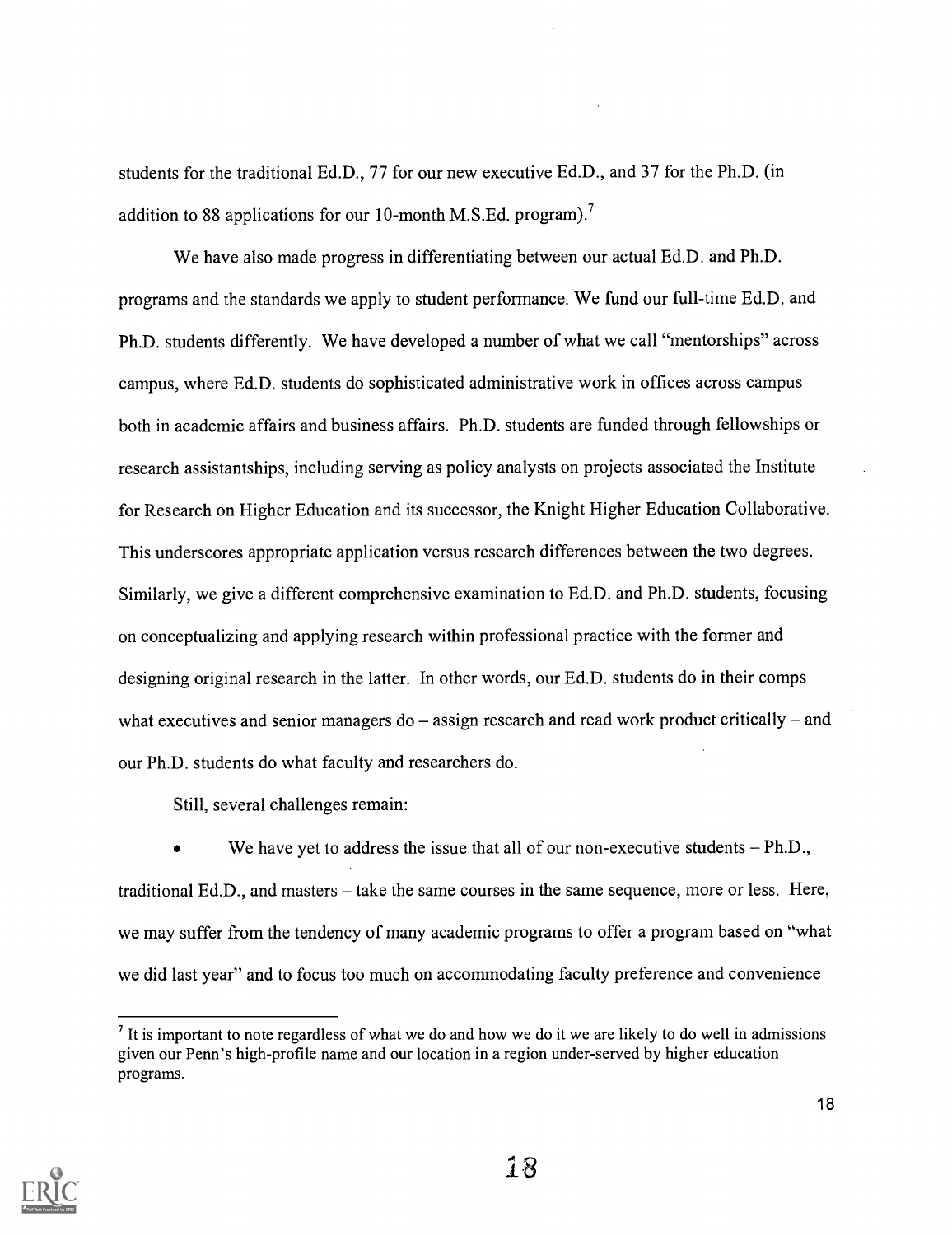determining courses offering. We also have the common problem of a small faculty spread too thin. However, we may have an opportunity as we further refine our Ed.D. to add adjunct faculty, as such a program invites such participation.

It is our increasing sense that our research design and research methods sequence for students in both traditional doctoral programs is wanting, on both the qualitative and quantitative sides. Our students are reaching the dissertation stage having missed some of the basics. This may account, to some extent, for time to degree for our traditional students being perceived as an increasing challenge. This challenge may have less to do with the Ed.D. versus Ph.D. distinction and more with the difficulty of teaching both research design and research methods more generally.

We have not developed a systematic way to encourage students to take cognate courses - courses outside of our program. Our best students take advantage of this opportunity, particularly courses offered in management and organizations through the Wharton School. Furthermore, we have defined management as the theme for our program, but have yet to really integrate this into the substance of our various courses and have not drawn on Wharton to the extent that we should.

We have yet to define a set of competencies for each traditional program that we expect students to master. We also only do the most routine evaluation of our courses and there is no mechanism to encourage faculty judged to be performing poorly to improve their work. We know that we have shortcomings and such evaluations will be difficult to read, on occasion,

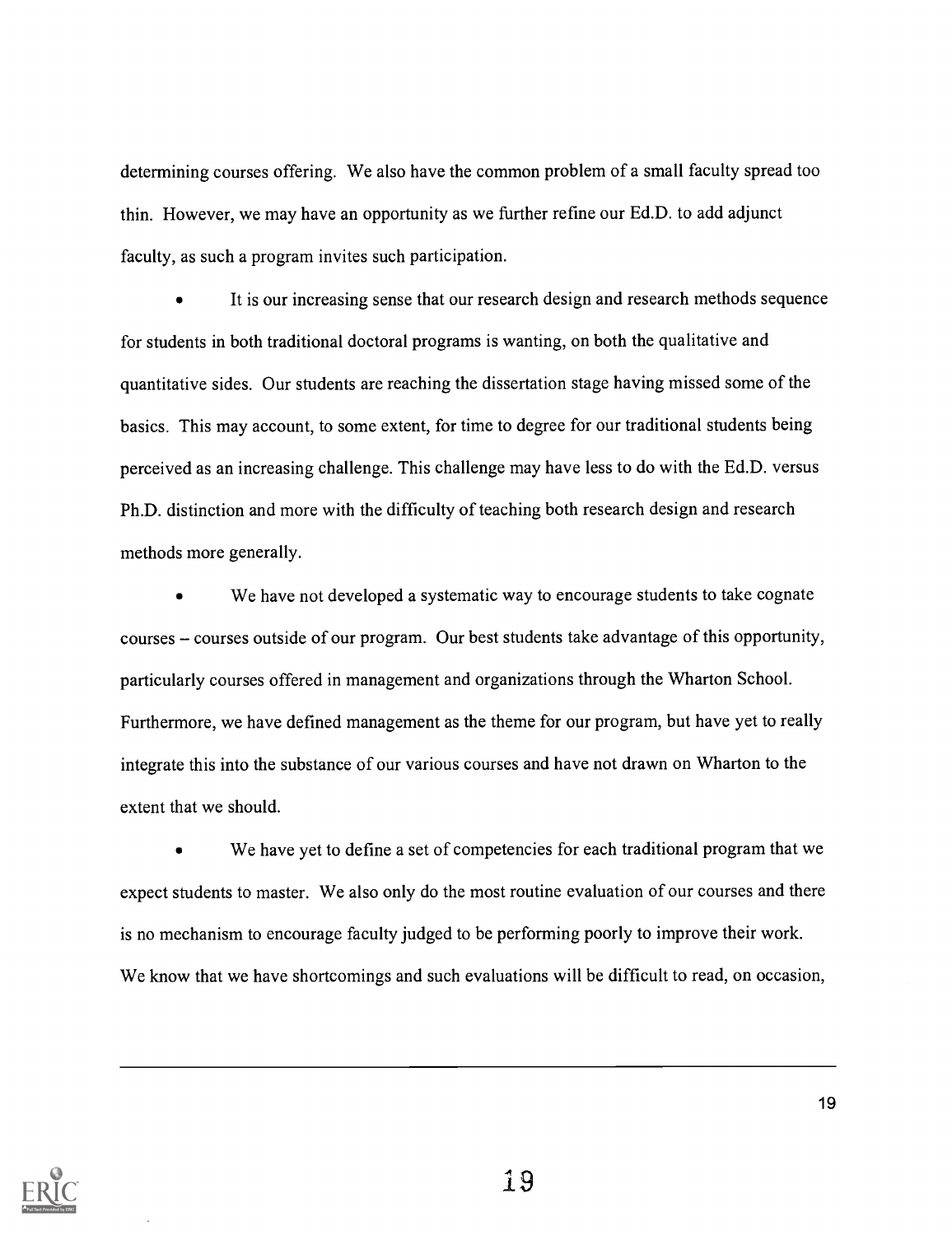but there is also an increasing recognition that it is necessary that we move in this direction if we are going to realize our potential.

Our dissertation requirements are different for the two degrees, but more in theory than in fact. As a rule, Ed.D. students write a 125 or so page thesis evaluating a practical problem in higher education, while Ph.D. students are expected to produce longer theses that develop theory based on original research. Rarely is the distinction that clear. Even in an environment where we channel only those we think will pursue faculty and research careers into the Ph.D., it is unusual that students really do sophisticated theoretical work.

In essence, we have addressed the issue of inputs in differentiating between our traditional Ed.D. and Ph.D. programs, but concerns related to process and outcomes remain if we are going to be able to make honest claims that we are engaging in best practice with regard to both degrees.

We have attempted to address each of these concerns in our new executive doctorate, at least to some extent. In the executive doctorate, which I direct, we have moved to a model where the Ed.D. is celebrated as discrete degree focused on solely administrative practice  $-$  and is seen as the equal for administrators to the Ph.D. for aspiring faculty and researchers.<sup>8</sup> We



<sup>&</sup>lt;sup>8</sup> In my second year at Penn as a visiting research fellow at the Institute for Research on Higher Education, I started floating the idea that a doctoral program for executives and senior managers modeled on the Wharton Executive MBA and other such programs just might work here. (This idea came from a plan in the 1960s, which never really got going, to educate the leaders needed for the burgeoning number of new institutions nationally.) Several senior colleagues, Bob Zemsky and Marvin Lazerson, in particular, put their influence and credibility behind the idea – and we were off and running. I took a visiting faculty appointment here, leaving UMKC, and in Fall, 2000, Chris Hopey, who is now our vice dean for graduate admissions and executive programs, and I developed a marketing program and put ourselves out there. (We were pretty vague, as the program was still more idea than reality.) We were thrilled when over 800 people inquired about our new effort and 60 people applied that first year. That first class enrolled in August, 2001 -- and is moving along according to schedule, having completed their comprehensive examinations and defended their proposals as of June, 2002.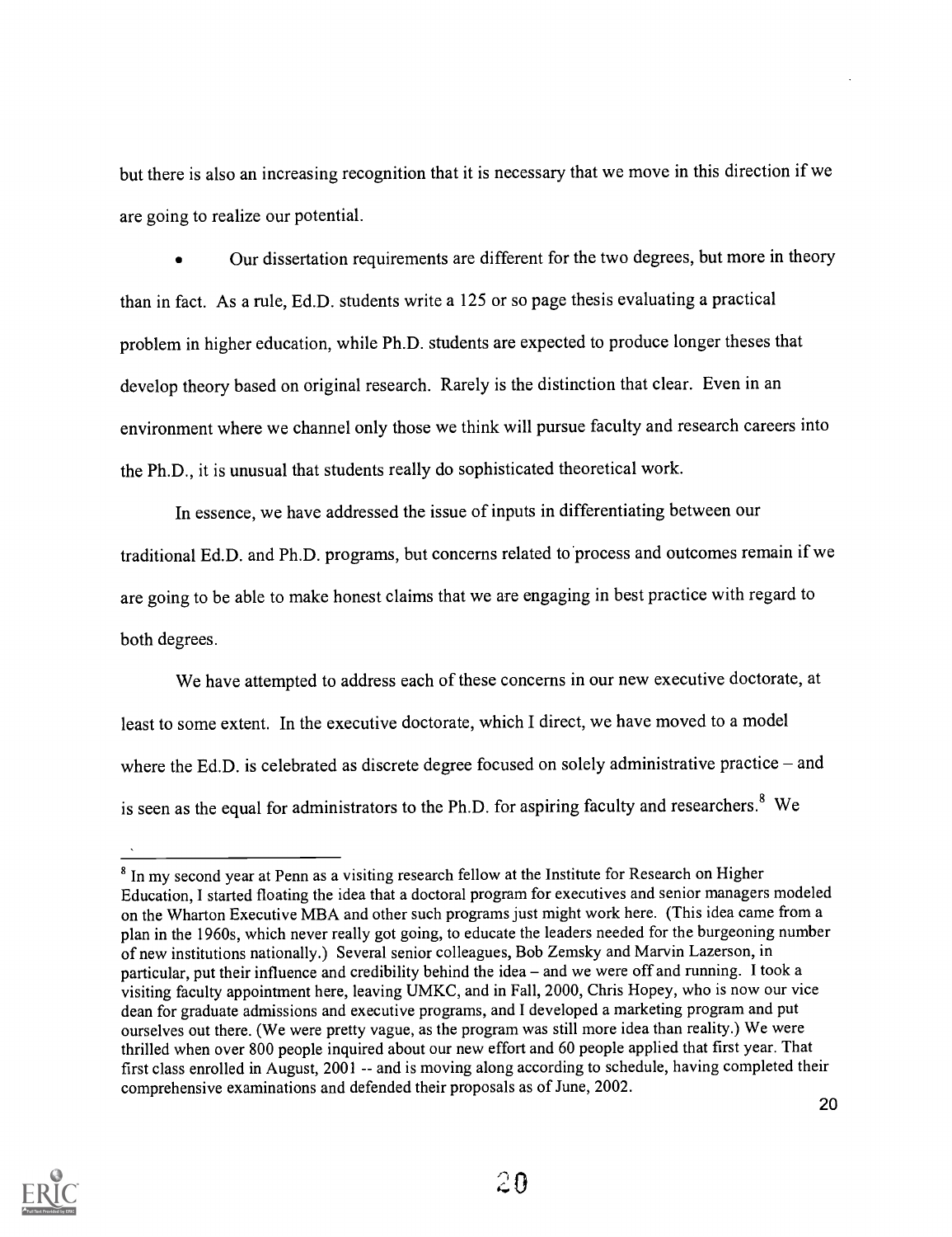attempted to truly differentiate the Ed.D. from the Ph.D. in a way that would make the former as appealing  $-$  if not more attractive  $-$  than the latter. Enrollment in the executive doctorate is limited to executive and senior managers in higher education and related industries, those at the vice president, dean, or university-wide director level. Those in the group come to us from all parts of the country and represent the various specialties within higher education management academic affairs, business and finance, advancement and development, enrollment management, external relations, and student affairs. The program is structured to enable this group to complete the entire program, including the dissertation, within 20 months, without career interruption.

After five-day seminars focused on contemporary issues in higher education management and an introduction to doctoral studies, the cohort meets in Philadelphia each month for 20 consecutive months in three-day, two-night blocks. Students arrive for a 4 p.m. class on Thursday, departing at noon on Saturday. In between, they are scheduled for 15 contact hours with faculty  $-$  which certainly makes for full days and evenings. In addition, regular and structured contact via the Internet is an integral component of the program, providing continuity and connection between the monthly blocks. Our notion is that travelling to Philadelphia each month provides the time and space that those at the most senior levels need to focus on their academic work, serving both retention and time-to-degree concerns. Once participants arrive in Philadelphia, they can focus their entire attention to the academic tasks at hand, leaving behind the pressures and distractions of office and home. Participants pay a single price for the program, which includes all tuition and fees, books and materials, and meals and lodging at the

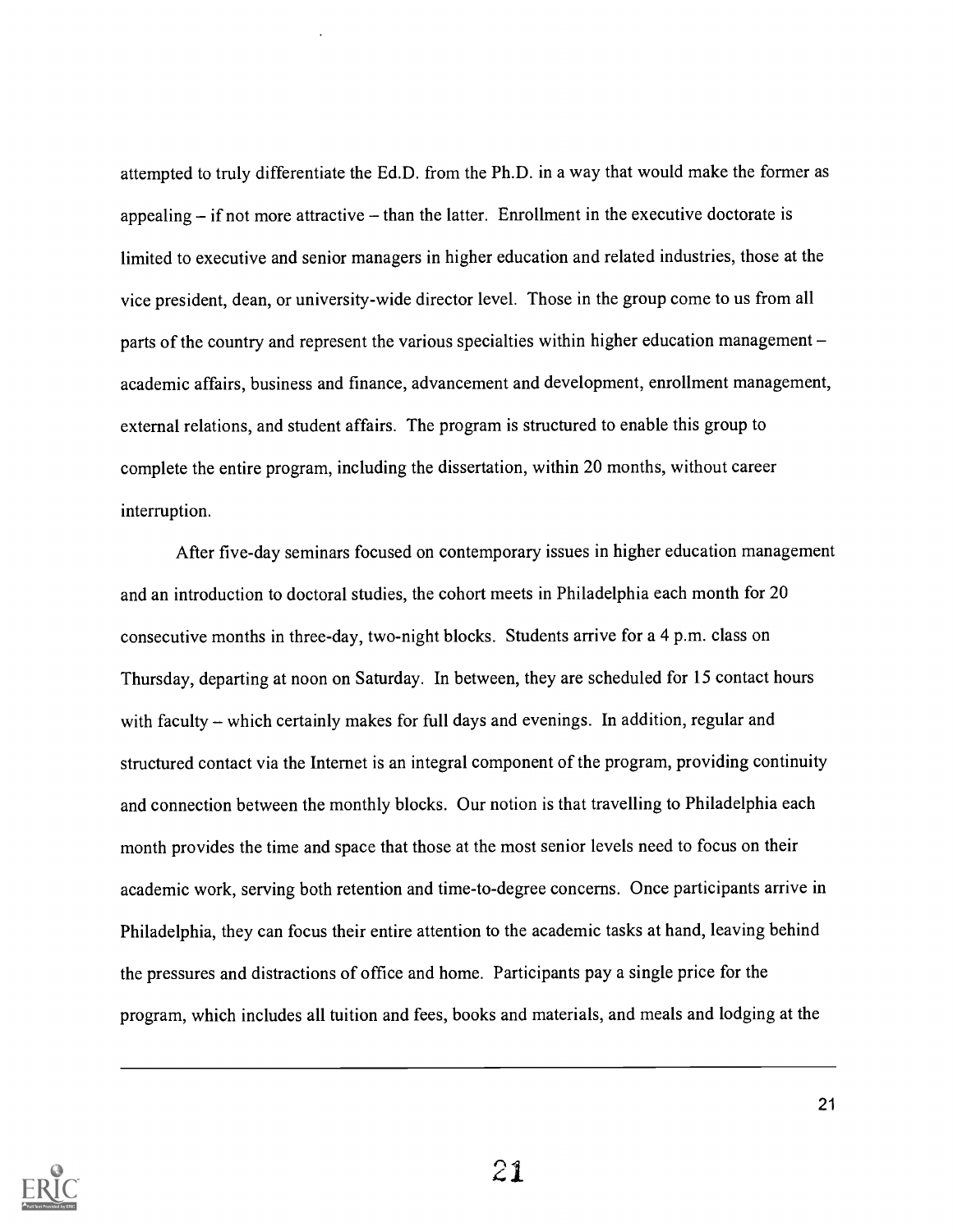Inn at Penn, which is located on the University of Pennsylvania campus. (We also teach at the Inn, and we remain somewhat uncomfortable about offering an academic program in a conference setting.) Students pay a premium for the program, which is priced at \$14,333 per semester for six semesters (\$87,000 total). As a result, our students, about 40 percent of whom are fully funded by their institutions with about an equal percentage being partially supported, typically come from more resource-rich institutions and are 45 years old, on average. In the entering class, we have a relatively even proportion of men and women, and 25 percent of our class belong to minority groups.<sup>9</sup>

Over these 20 months, we center the curriculum on advanced topics in higher education management, recognizing that our students already have the foundational knowledge and wellhoned skills that come with long experience as executives and senior managers in higher education. We focus on what we have identified as the core management competencies and applied research that executives and senior managers in higher education require. When we use theory, it is to inform practice. In addition to reinforcing an overall appreciation of higher education as an American institution  $-$  its history and philosophy, missions and markets, governance and administration, and faculty and students the curriculum centers on core areas of higher education management. These include advancement and fundraising; quantitative data and decision support; economics and financing; enrollment management; federal and state policy; financial systems and analysis; human resource management; the international context; market, price, and margin; negotiation and bargaining; organizational change; organizational



<sup>9</sup> A complete description of the executive doctorate is available at www.gse.upenn.edu/hem.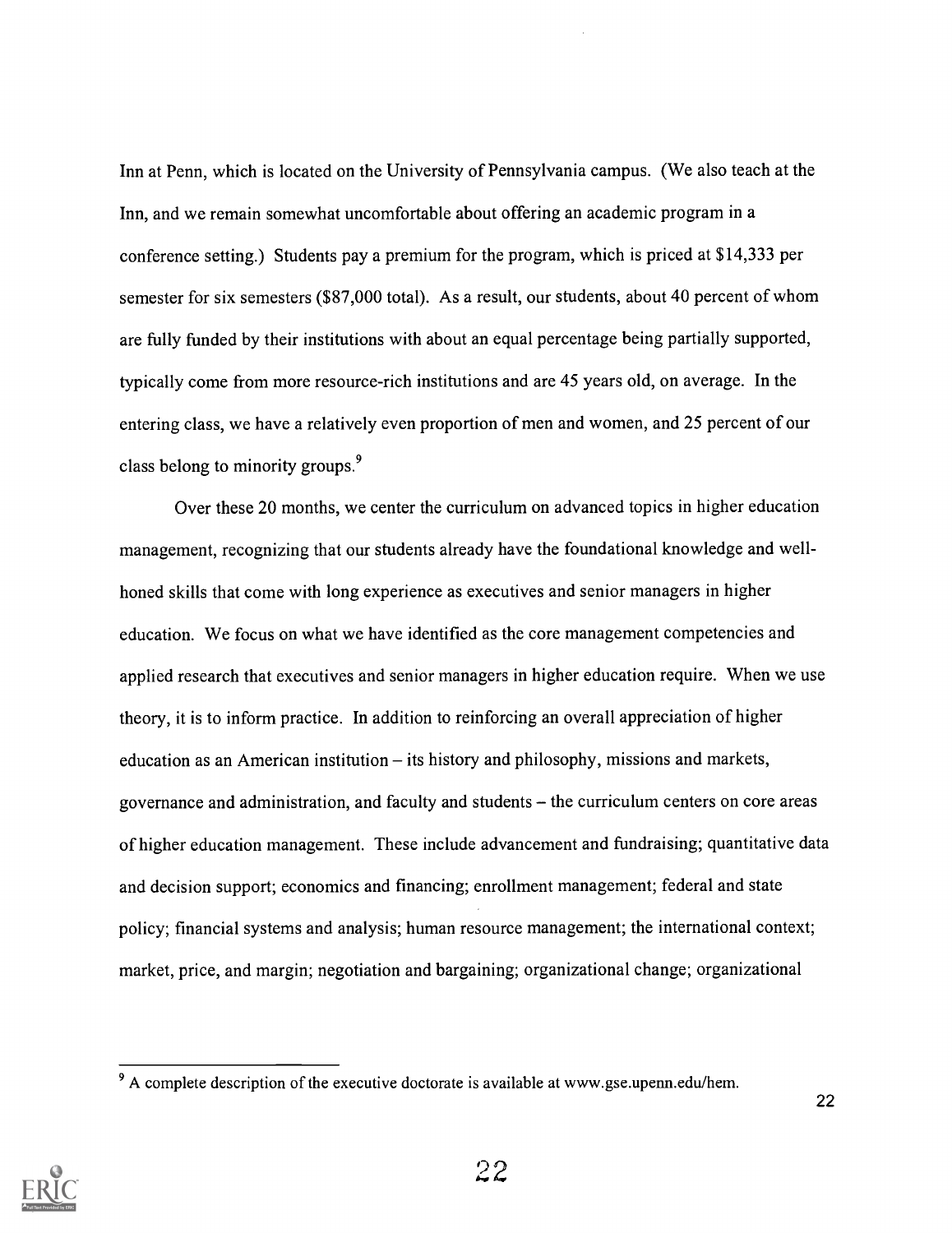restructuring; planning and strategy; preventive law; quality assurance; strategic partnerships; and technology.

We divide this content into 8-hour modules, focusing on the strategic and management challenges that our students confront daily  $-$  making this curriculum specific to the Ed.D. and a significant departure from Ph.D. study in higher education at Penn. (Our traditional Ed.D. curriculum should fall somewhere between the two, shading closer to the executive doctorate given the applied nature of the degree.) We have also attempted to introduce coherence into the curriculum through coordinating the content of each module, using the director as a gatekeeper and advisor. The idea is to have each module build on ones that have come before. We have found, however, that this is an ideal that is difficult to achieve and that our curriculum remains more fractured than we would prefer. Nevertheless, we appear to have achieved our intention of crafting a curriculum that is relevant for the most senior leaders in higher education and related industries. Whether we have determined the all of appropriate topics and are paying sufficient attention to each remains an open question. An overall evaluation by the students of the first year of the program yielded a response, for instance, that we need much more content on working with governing boards and much less material on tenure and promotion issues for faculty. We will make changes in both areas. Indeed, we evaluate the program regularly, including a formal qualitative and quantitative evaluation after each module and regular focus group sessions with the students. We have found that our students take their responsibility here quite seriously, particularly as they have seen that we, as a "startup," have adapted our curriculum and logistics as we have moved forward with the first group.



23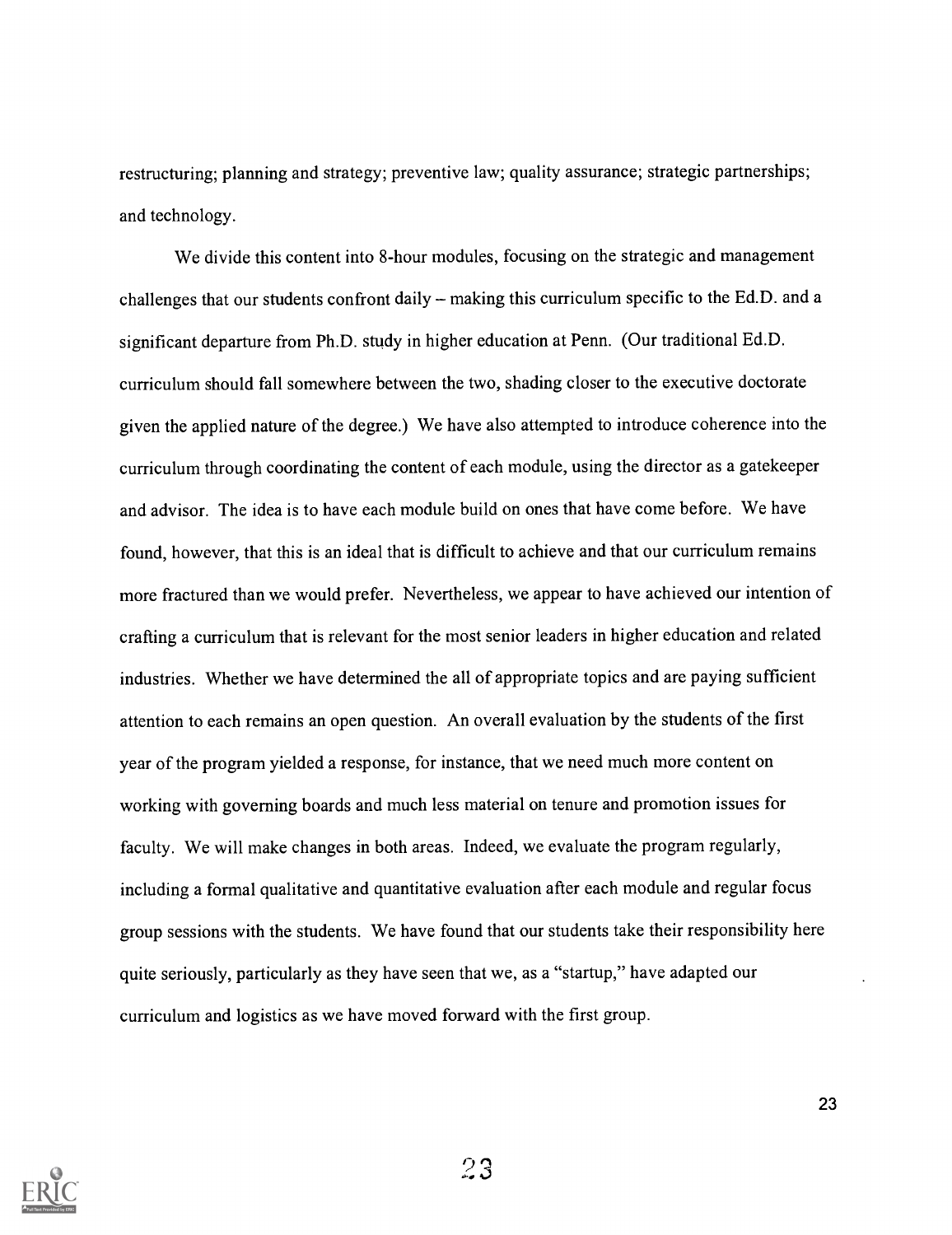Given the nature of our students and the focus on strategy, senior faculty teach the curriculum. In addition to the core Penn higher education faculty, a diverse group of other leaders from academe, both faculty and administrators, are involved in teaching and advising. For instance, Bob Zemsky from our core faculty teaches on markets; Bill Massy, the former CFO and faculty member at Stanford teaches our module of finance; Lee Bolman, former Harvard faculty member and currently at the University of Missouri-Kansas City teaches organizational change; Larry Moneta, the Vice President for Student Affairs at Duke teaches our partnerships module; Peter Cappelli from the Wharton School teaches negotiation. This arrangement allows for a degree of both flexibility and depth that is unusual on any higher education faculty. Furthermore, as director of the program, I have frequent and regular contact with all of the students, supervising their dissertation work for the first half of the program, chairing several dissertation committees to completion, and serving on the committees of the other students in the program. I am bought out of all but one course in our traditional program, so the executive doctorate is my primary focus. I also teach the applied research sequence, in which we embed considerable dissertation work into the curriculum. We also have a full-time coordinator assigned to the program, a recent Penn M.S.Ed. graduate in higher education management, to address logistical and procedural matters. By setting up the expectation that our students will complete their work in 20 months and staffing the program so extensively, we have shifted much the burden of completion, in essence, from the student to us, as faculty.

This is crucial as the dissertation is the key to the program. Executive doctorate students begin their dissertation work when they first arrive on campus, and we provide a structured and systematic approach to the dissertation. In addition to the introduction to doctoral studies



24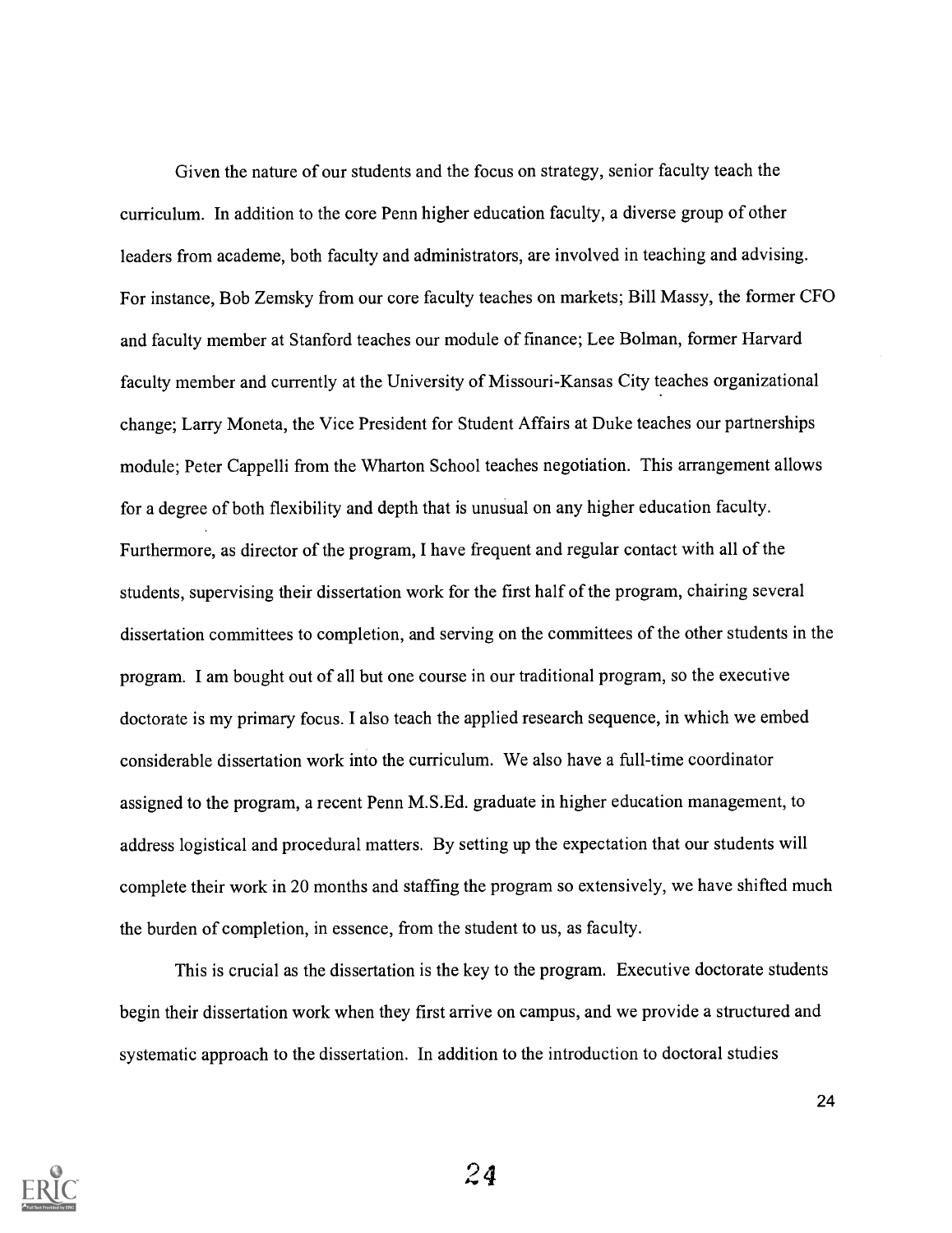module, students complete modules on introduction to qualitative research and introduction to quantitative research in Fall; two modules of applied research design in the next two semesters, Spring and Summer, which culminate with their proposal hearings; and a module on qualitative data analysis in the final Fall of the program. (As in our regular Ed.D. program, the overwhelming majority of our executive doctorate students do qualitative case studies for their dissertations.) The research sequence focuses both on preparing students to complete their dissertations and developing competency in assigning research to their staffs and evaluating it upon completion. We encourage students to focus their dissertation on data from their employer, which encourages timely completion and makes the dissertation relevant back home and encourages institutional support. (This also requires us to focus on issues related to executives and senior managers studying areas over which they exercise power and influence.)

We also encourage them to work closely with each other and have found that the investment they have made – with employers, family, and fellow students – has driven them to stay on schedule to complete the program. No one wants to be the one person that does not graduate with the group, making the idea of being "ABD" an alien one. Whether this sequence will prove to be effective is an open question. We are more comfortable that our students will produce true Ed.D. dissertations – studies grounded in practical problems and focused on evaluation toward improved practice. What is important for the argument that I am making here is that we are focusing on tailoring the research curriculum to the needs of students doing research projects grounded in data from their own institutions.

"Getting it right" in crafting an appropriately labeled, genuinely applied, and time sensitive doctorate – or even moving well along toward doing  $so - is a unique prospect with a$ 



25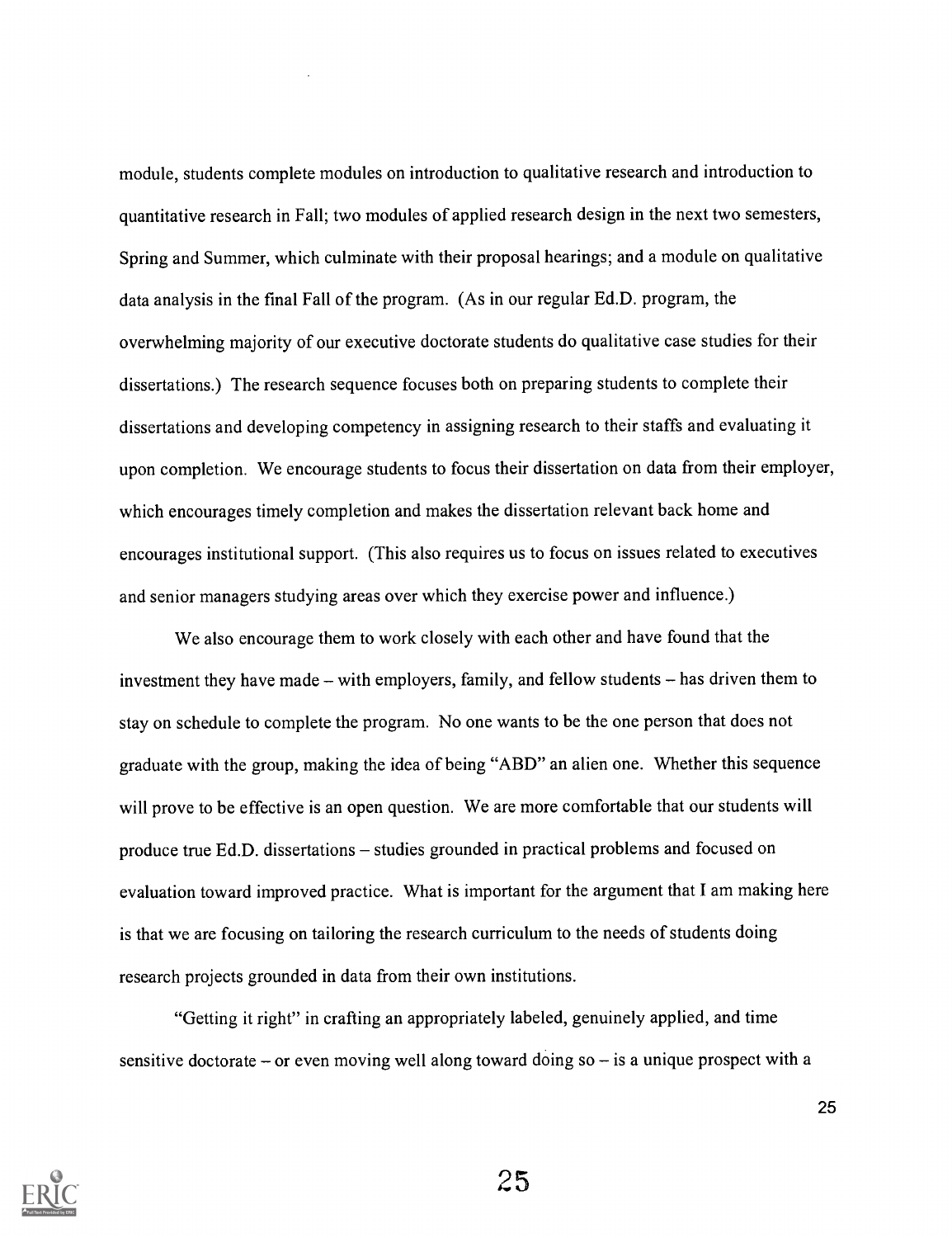highly motivated group of very accomplished executives and senior executives. In some ways it may be easier than working with a more traditional group, and in some ways it may be more difficult to pull it off. Our main accomplishments with the executive doctorate are that both our students and faculty are energized by the experience and are proud that we are not offering an applied degree with a Ph.D. label. We are instead offering an Ed.D. with real meaning  $-$  and it is proving to be a powerful experience for all involved. We are beginning to answer our own question of why a professional administrator in higher education would want Ph.D. anyway. To get a legitimate one a student needs to either prepare for something other than professional practice or fight the lack of legitimacy associated with studying an applied subject under pure rules. There is no reason that the Ed.D. should have secondary status when it is truly different and truly relevant and truly rigorous. In that setting, there is no reason to view applied doctoral work as anything less than legitimate - and the executive doctorate offers one example, albeit incomplete and imperfect. The key is simple: to have a real distinction between a meaningful Ed.D. and Ph.D. for those interested in research careers who must do what others in social science graduate programs do.

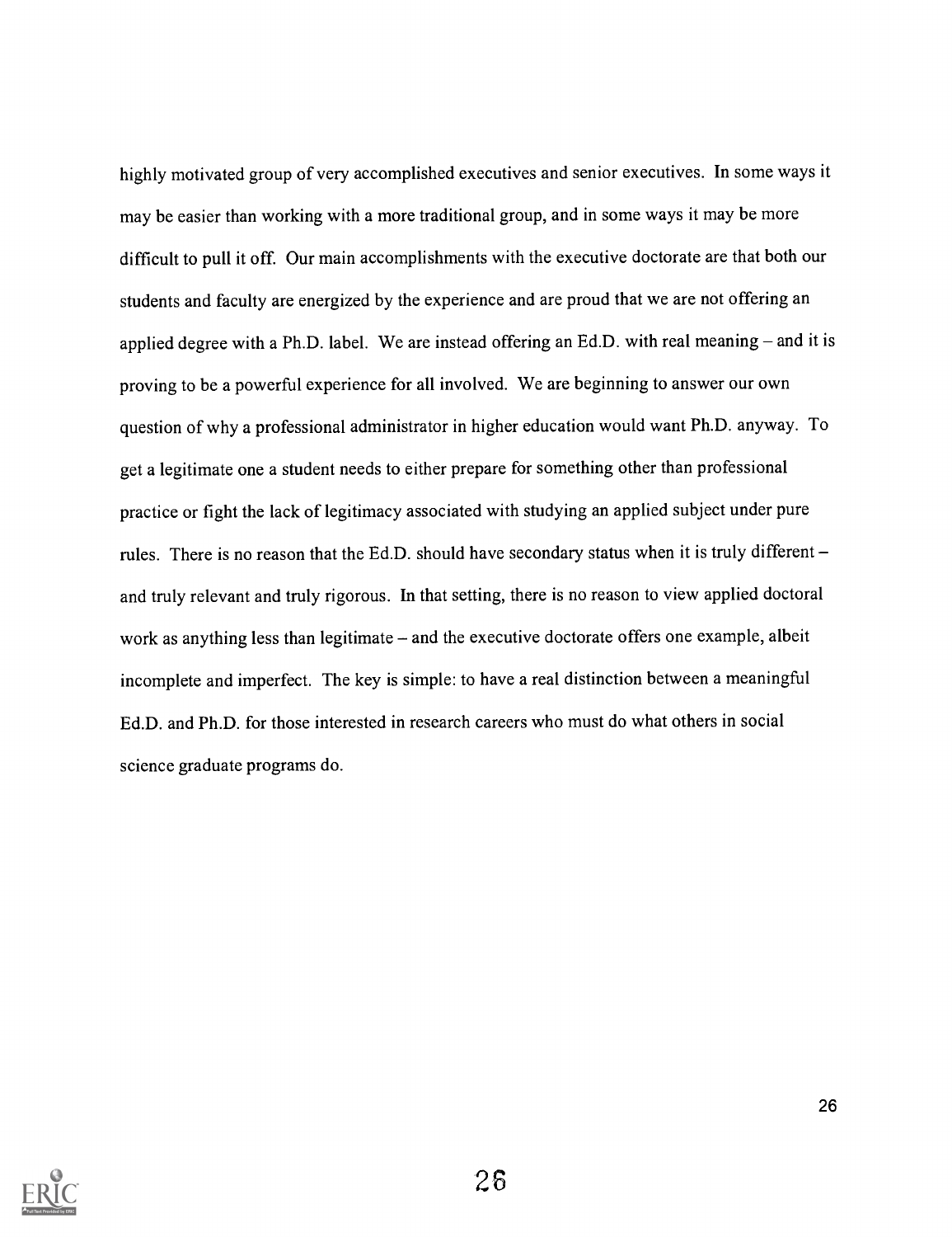#### References

Aldersley, S.F. (1995). 'Upward Drift' is Alive and Well: Research/Doctoral Model Still Attractive to Institutions. Change, 27(5):50-56.

Becher, T. & Trowler, P. (2001). Academic Tribes and Territories: Intellectual Enquiry and the Culture of Disciplines, 2nd ed. Buckingham, England: Open University Press; Society for Research into Higher Education.

Biglan, A. (1973). Characteristics of Subject Matter in Different Academic Areas. Journal of Applied Psychology, 57, 195-203.

Bourner, T., Bowden, R. & Laing, S. (2000). Professional Doctorates: The Development of Researching Professionals. In T. Bourner, T. Katz, & D. Watson, (Eds.). New Directions in Professional Higher Education, 214-25. Buckingham, England: Open University Press; Society for Research into Higher Education.

Bowen, W.G. & Rudenstine, N.L. (1992). In Pursuit of the Ph.D. Princeton, NJ: Princeton University Press.

Brown, L. D. (1990). A Perspective on the Ph.D.-Ed.D. Discussion in Schools of Education. Paper presented at the Annual Meeting of the American Educational Research Association (Boston, MA, April 17-20, 1990).

Carpenter, D.S. (1987). Ongoing Dialogue: Degrees of Difference. Review of Higher Education, 10(3), 281-86.

Clark, B.R. (1987). The Academic Life: Small Worlds, Different Worlds. Princeton, N.J.: Princeton University Press.

Clifford, G. J. & Guthrie, J.W. (1988). Ed School: A Brief for Professional Education. Chicago: University of Chicago Press.

Cremin, L. A. (1978). The Education of the Educating Professions. Charles W. Hunt Lecture. American Association of Colleges of Teacher Education (Chicago, IL, February 21, 1978).

Dill, D. D. & Morrison, J.L. (1985). The Ed.D. and the Ph.D. Research Training in the Field of Higher Education: A Survey and a Proposal. Review of Higher Education, 8, 169-86.

DiMaggio, P. J. & Powell, W.W. (1983). Iron Cage Revisited: Institutional Isomorphism and Collective Rationality in Organizational Fields. American Sociological Review 48, 147-60.

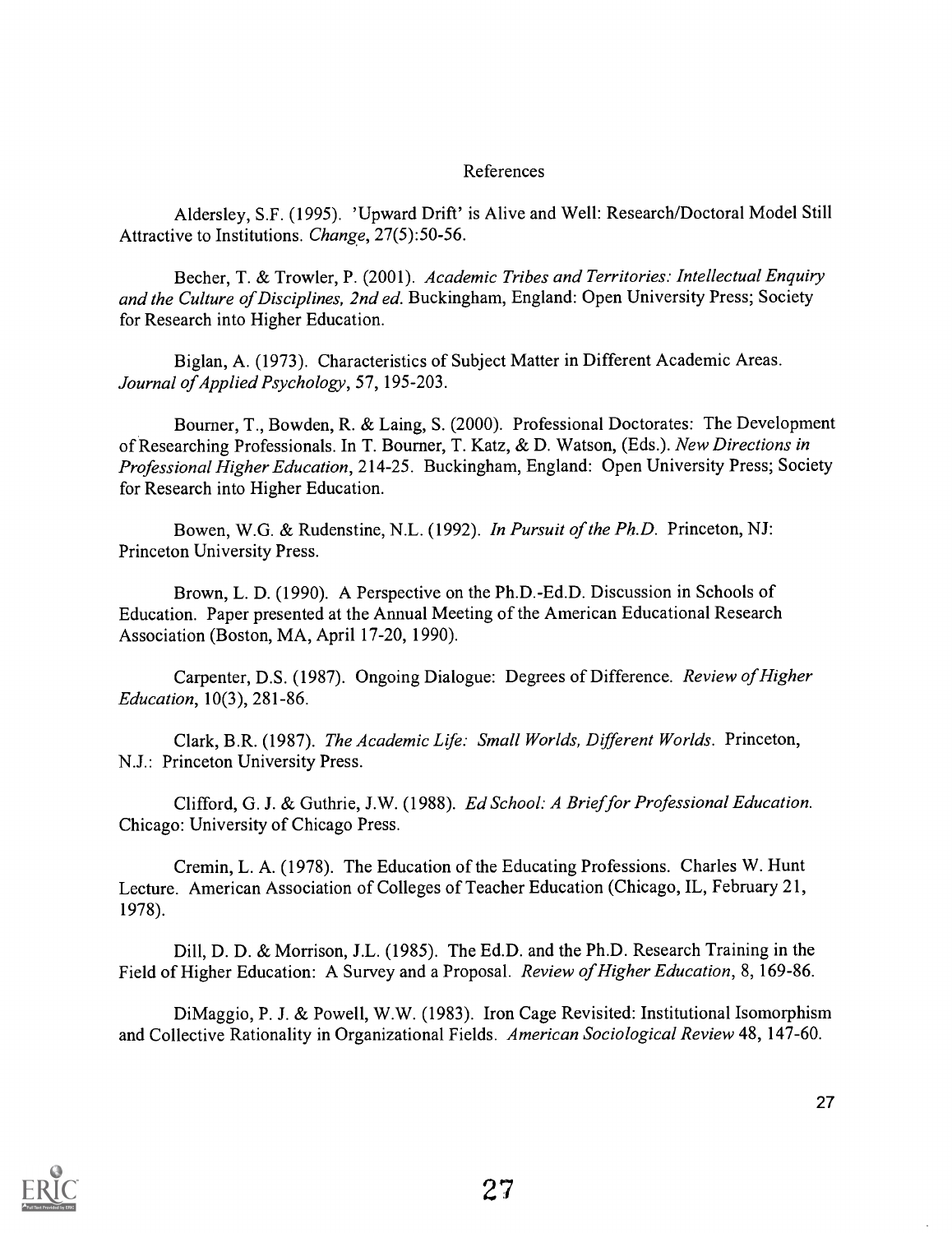Duke, N.K. & Beck, S.W. (1999). Education Should Consider Alternative Formats for the Dissertation. Educational Researcher, 28(3), 31-36.

Geiger, R. (1997). Doctoral Education: The Short-Term Crisis vs. Long-Term Challenge. Review of Higher Education, 20(3), 239-51.

Golde, C. M. & Dore, T.M. (2001). At Cross Purposes: What the Experiences of Today's Doctoral Students Reveal about Doctoral Education. Philadelphia, PA: Pew Charitable Trusts.

Goodchild, L. F. & Miller, M.M. (1997). The American Doctorate and Dissertation: Six Developmental Stages. In L. F. Goodchild, K. E. Green, E. L. Katz, & R. C. Kluever (Eds.). Rethinking the Dissertation Process: Tackling Personal and Institutional Obstacles. New Directions for Higher Education, 99, 17-32. San Francisco: Jossey-Bass.

Haskell, T.L. (2001). The Emergence of Professional Social Science: The American Social Science Association and the Nineteenth-Century Crisis of Authority. Baltimore, MD: Johns Hopkins University Press.

Haworth, J. G. (1996a). Doctoral Programs in American Higher Education. In J. C. Smart, (Ed.), Higher Education: Handbook of Theory and Research, Vol XI, 372-422. Bronx, NY: Agathon Press.

Haworth, J. G. (1996b). Assessment in Graduate and Professional Education: Present Realities, Future Prospects. In J. G.Haworth, (Ed.), Assessing Graduate and Professional Education: Current Realities, Future Prospects. New Directions for Higher Education, 92, 89-97. San Francisco: Jossey-Bass.

Haworth, J.G. & Bair, C.R. (2000). Learning Experiences That Make a Difference: Findings from a National Study of Doctoral Education in the Professions. Paper presented at the Annual Meeting of the Association for the Study of Higher Education (ASHE) (Sacramento, CA, November 16-19, 2000).

Haworth, J. G. & Conrad, C.F. (1997). Emblems of Quality in Higher Education: Developing and Sustaining High-Quality Programs. Boston: Allyn and Boston.

Ludmerer, K.M. (2000). Time to Heal : American Medical Education from the Turn of the Century to the Era of Managed Care. New York: Oxford University Press.

Meyer, J.W. & Rowan, B. (1985). Institutionalized Organizations: Formal Structure as Myth and Ceremony. American Journal of Sociology, 83(2), 340-63.

Noble, K.A. (1994). Changing Doctoral Degrees: An International Perspective. Buckingham, England: Open University Press; Society for Research into Higher Education.

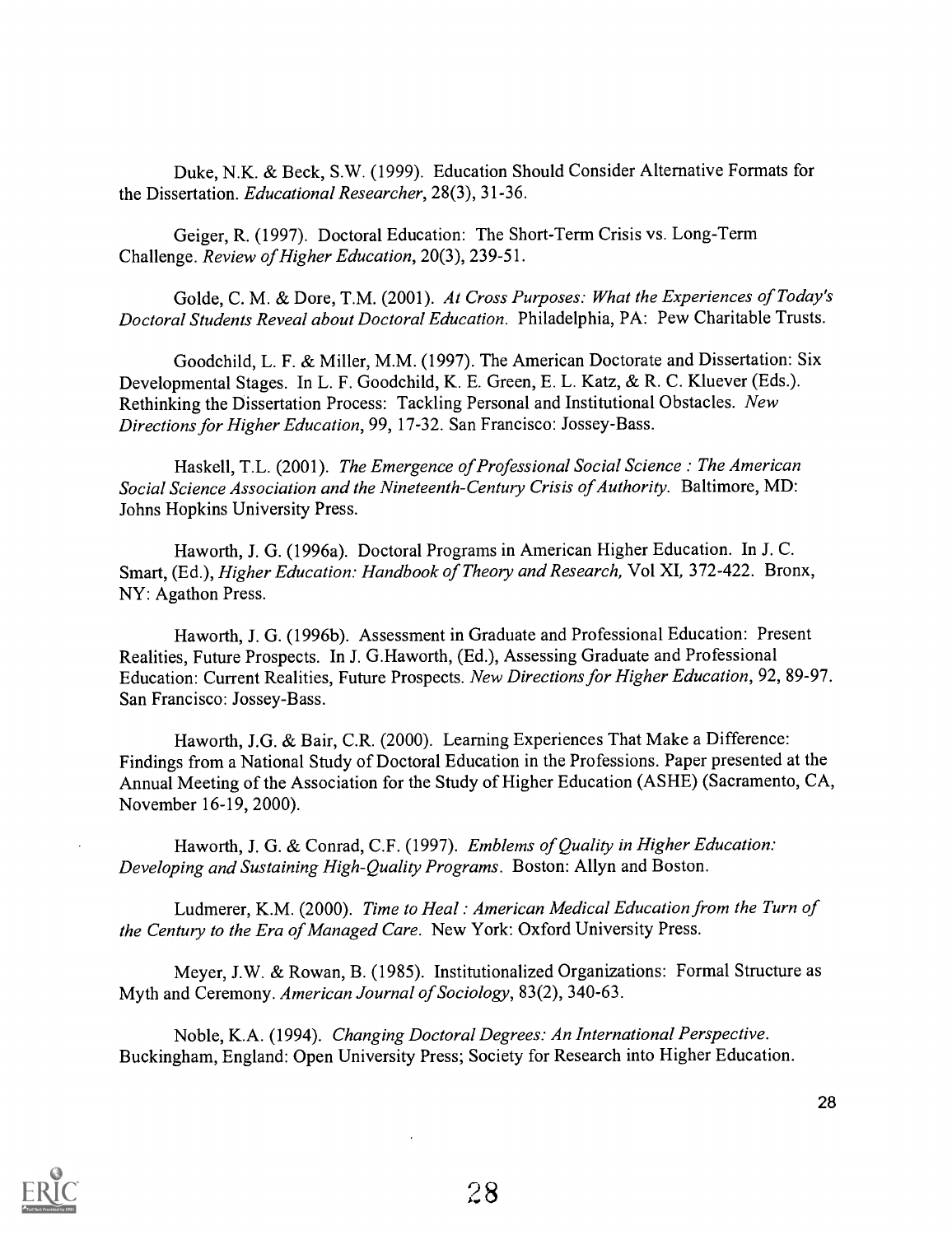Osguthorpe, R.T. & Wong, M.J. (1993). The Ph.D. versus the Ed.D.: Time for a Decision. *Innovative Higher Education*, 18(1), 47-63.

Richardson, R. C., Jr. & Walsh, R.T. (1978). Differences and Similarities in the Practices of Institutions Offering the Ph.D. and Ed.D. Programs in Higher Education. ERIC No.: ED198748.

Riesman, D. & Jencks, C. (1962). The Viability of the American College. In N. Sanford, (Ed.), The American College. New York: John Wiley and Sons.

Ross, D. (1991). The Origins of American Social Science. New York: Cambridge University Press.

Scott, W. R. (1998). Organizations: Rational, Natural and Open Systems, 4th Ed. Englewood Cliffs, NJ: Prentice-Hall.

Smart, J.C. & Hagedorn, L.S. (1994). Enhancing Professional Competencies in Graduate Education. Review of Higher Education, 17(3), 241-57.

Smith, A. & Webster, F. (Eds.). (1997). The Postmodern University. Buckingham, England: Open University Press.

Stark, J. S., Lowther, M.S., & Haggerty, B.M.K. (1987). Faculty Perceptions of Professional Preparation Environments. Journal of Higher Education, 58(5), 530-61.

Stark, J.S., Lowther, M.A., Haggerty, B.M.K., & Orczyk, C. (1986). A Conceptual Framework for the Study of Preservice Professional Programs in Colleges and Universities. Journal of Higher Education, 57(2), 231-58.

Starr, P. (1982). The Social Transformation of American Medicine. New York: Basic Books.

Stevens, R. B. (1983). Law School: Legal Education in America from the 1850s to the 1980s. Chapel Hill: University of North Carolina Press.

Watts, C. (2000). Issues of Professionalism in Higher Education. In T. Bourner, T. Katz, & D. Watson, (Eds.), New Directions in Professional Higher Education. Buckingham, England: Open University Press; Society for Research into Higher Education.

Weidman, J. C., Twale, D.J., & Stein, E.L. (2001). Socialization of Graduate and Professional Students in Higher Education: A Perilous Passage? ASHE-ERIC Higher Education Report, 28(3). San Francisco: Jossey-Bass.

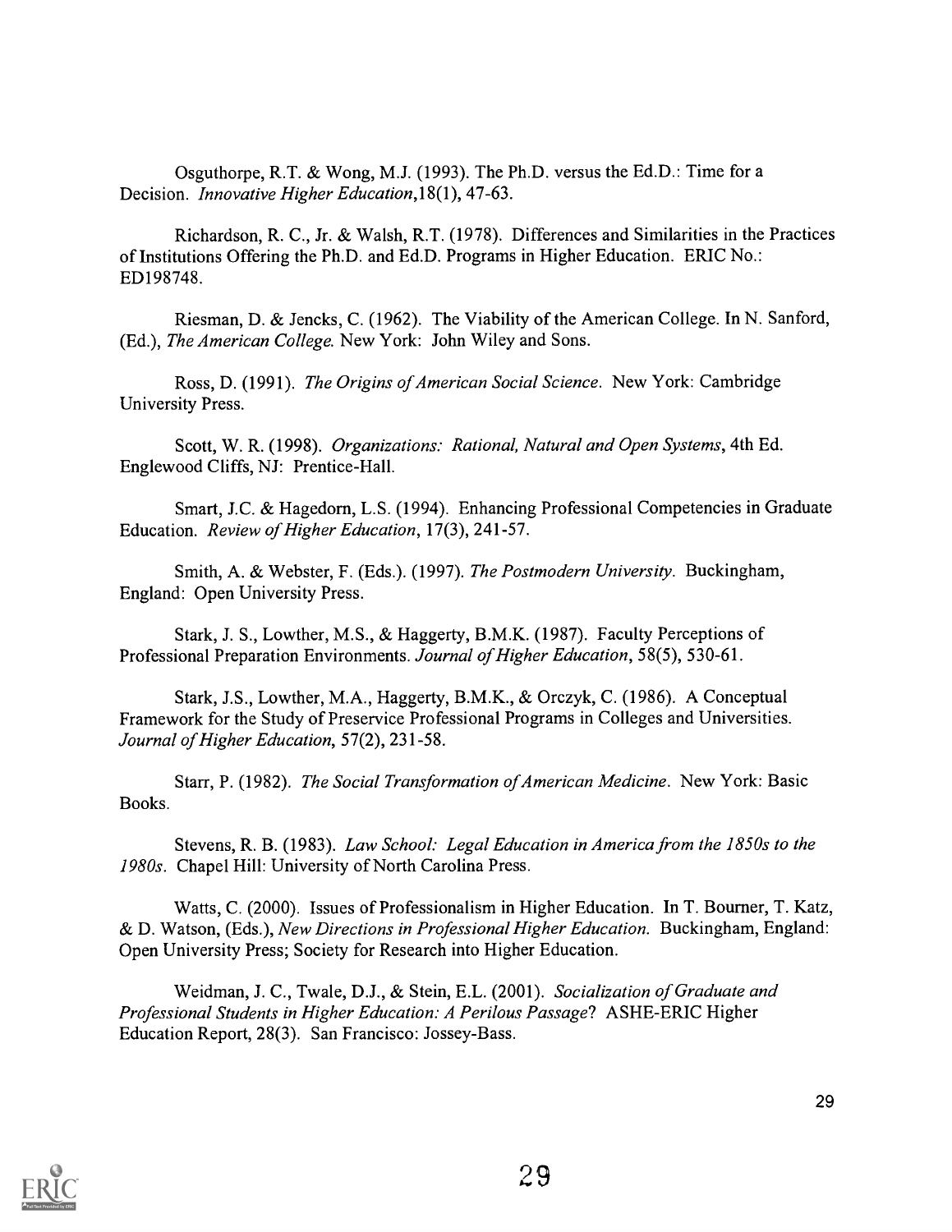$H9036436.$ 



#### U.S. Department of Education

Office of Educational Research and Improvement (OERI) National Library of Education (NLE) Educational Resources Information Center (ERIC)



# REPRODUCTION RELEASE

(Specific Document)

#### I. DOCUMENT IDENTIFICATION:

| Title: Le gitincy, Differentiation, all the Promise of<br>the Ed.D. In Higher Education |                                     |  |
|-----------------------------------------------------------------------------------------|-------------------------------------|--|
| Author(s): J. Douglas Toma                                                              |                                     |  |
| Corporate Source:<br>Institute of Higher Education                                      | Publication Date:<br>November, 2002 |  |
|                                                                                         |                                     |  |

### II. REPRODUCTION RELEASE:

In Order tO disseminate as widely as possible timely and significant materials of Interest to the educational community, documents announced In the monthly abstract journal of the ERIC system, Resources in Education (RIE), are usually made available to users in microfiche, reproduced paper copy, and electronic media, and sold through the ERIC Document Reproduction Service (EDRS). Credit Is given to the source of each document, and, if reproduction release is granted, one of the following notices is affixed to the document.

If permission is granted to reproduce and disseminate the identified document, please CHECK ONE of the following three options and sign at the bottom of the page.



Documents will be processed as indicated provided reproduction quality permits. If permission to reproduce is granted, but no box is checked, documents will be processed at Level 1.

I hereby grant to the Educational Resources Information Center (ERIC) nonexclusive permission to reproduce and disseminate this document as indicated above. Reproduction from the ERIC microfiche or electronic media by persons other than ERIC employees and its system contractors requires permission from the copyright holder. Exception is made for non-profit reproduction by libraries and other service agencies to satisfy information needs of educators in response to discrete inquiries. Primed NamarPosition/Title Signatu Sign I-1k On) Its I Windy ssounde Professor here,  $\rightarrow \Box$ OrganizelicntAddress: FAX:<br><mark>706 SE3 0281</mark>  $483$ please  $\tilde{u}_{\text{auvers},\downarrow}$  $69$  orzia, Institute of Higher Educ. Eavtail Address: 4.S),Ay' .4" Date o S  $5$   $m$   $m$   $n$  $\alpha$ th  $30602 - 6772$